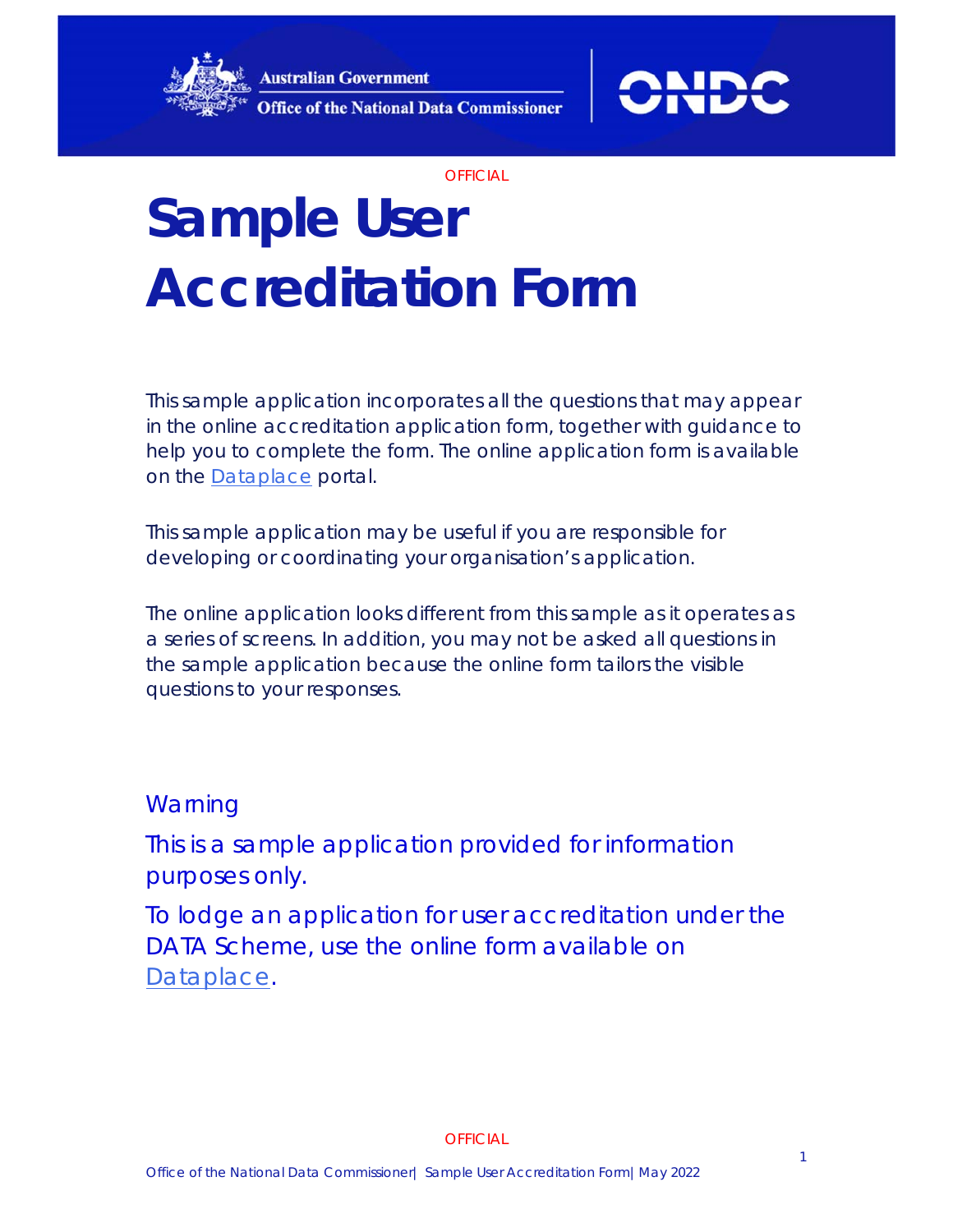

## **Introduction**

Organisations that wish to request Australian Government data under the Data Availability and Transparency Act (DATA) Scheme, or organisations who wish to provide specialist data services under the Scheme, must become accredited. You can find more information about the DATA Scheme, including about the two types of accreditation, on the **ONDC website**.

Organisations that wish to become an Accredited User (also referred to as an accredited data user) under the DATA Scheme are able to apply by completing the application form below.

The application process for organisations interested in becoming an ADSP will open 1 August 2022.

To become an Accredited User we will ask for information to help us assess that you have:

- a) appropriate data management and governance policies and practices and an appropriately qualified individual in a position that has responsibility for data management and data governance for the entity.
- b) the ability to minimise the risk of unauthorised access, sharing or loss of data.
- c) the necessary skills and capability to ensure the privacy, protection and appropriate use of data, including the ability to manage risks in relation to those matters.

When completing the application form, you may need to seek information from multiple areas within your organisation. The information you will need to provide covers the following topics: IT, such as cyber security controls; HR and learning and development, such as training and on-boarding processes; and data governance including your data management practices.

Before you start the application form you should run through the User Accreditation **Application Checklist to help you prepare.** 

#### Note that **if two users are editing the online form at the same time, the last person who saves will overwrite the current content.**

There is guidance material provided throughout the form and you can also download the form and guidance for reference. You can save the form and come back to it as many times as necessary prior to submission.

Where you provide personal information in this application, ensure you have obtained consent from those individuals.

#### **OFFICIAL**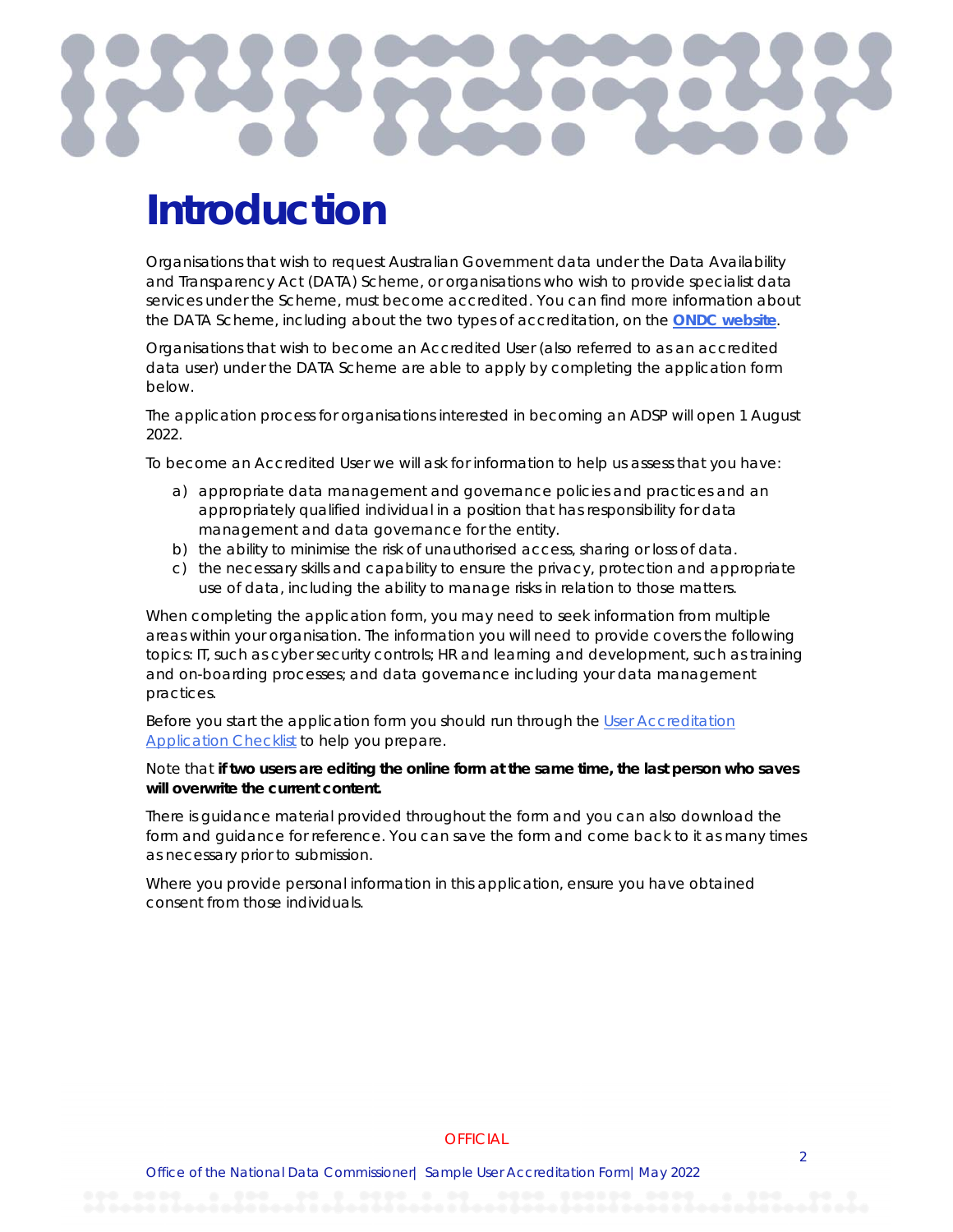

## **Organisation details**

| #    | <b>Questions</b>                                                        | Response field     | Help text                                                                                                                                                                                        |
|------|-------------------------------------------------------------------------|--------------------|--------------------------------------------------------------------------------------------------------------------------------------------------------------------------------------------------|
| 1.1. | Name<br>Type of entity<br>ABN /ACN<br>Legal name of the<br>organisation | Prefilled          | If your organisation details are incorrect,<br>please contact the ONDC.                                                                                                                          |
| 1.2. | Provide an email/emails<br>for general enquiries                        | lnbox 1<br>lnbox 2 | We recommend selecting group<br>mailboxes as this will be available to the<br>public and used for formal notices.<br>These may be updated at any time from<br>the manage organisation section of |

Dataplace.

# **Authorised officer**

| #    | <b>Questions</b>                                                                                                   | Response field                                                                                    | Help text                                                                                                                                                                           |
|------|--------------------------------------------------------------------------------------------------------------------|---------------------------------------------------------------------------------------------------|-------------------------------------------------------------------------------------------------------------------------------------------------------------------------------------|
| 1.3. | Who is the authorised<br>officer making the<br>application for<br>accreditation on behalf of<br>your organisation? | I am the authorised<br>$\bullet$<br>officer<br>Other<br>First Name<br>Last Name<br>Preferred name | The accreditation application must be<br>submitted by an authorised officer.<br>Only certain people can be an authorised<br>officer, as defined in the DAT Act (section<br>$137)$ . |
|      |                                                                                                                    | Email                                                                                             |                                                                                                                                                                                     |
|      |                                                                                                                    | Phone                                                                                             |                                                                                                                                                                                     |
|      |                                                                                                                    | Position title                                                                                    |                                                                                                                                                                                     |

## **Contact officer**

This is the person the ONDC will contact if we have any questions about the application, or if we require further information. If you nominate someone other than the authorised officer, the ONDC will contact that person as needed, but will also copy in the authorised officer to correspondence.

| #    | <b>Questions</b>                                                                                               | Response field                                                                                                                                              | <b>Help text</b> |
|------|----------------------------------------------------------------------------------------------------------------|-------------------------------------------------------------------------------------------------------------------------------------------------------------|------------------|
| 1.4. | Would you like to<br>nominate another<br>individual to be a contact<br>point for the accreditation<br>process? | No - The authorised<br>officer above will be<br>the main contact.<br>Yes - The individual<br>listed below will be<br>the main contact.<br>If yes - display: |                  |
|      |                                                                                                                | <b>OFFICIAL</b>                                                                                                                                             |                  |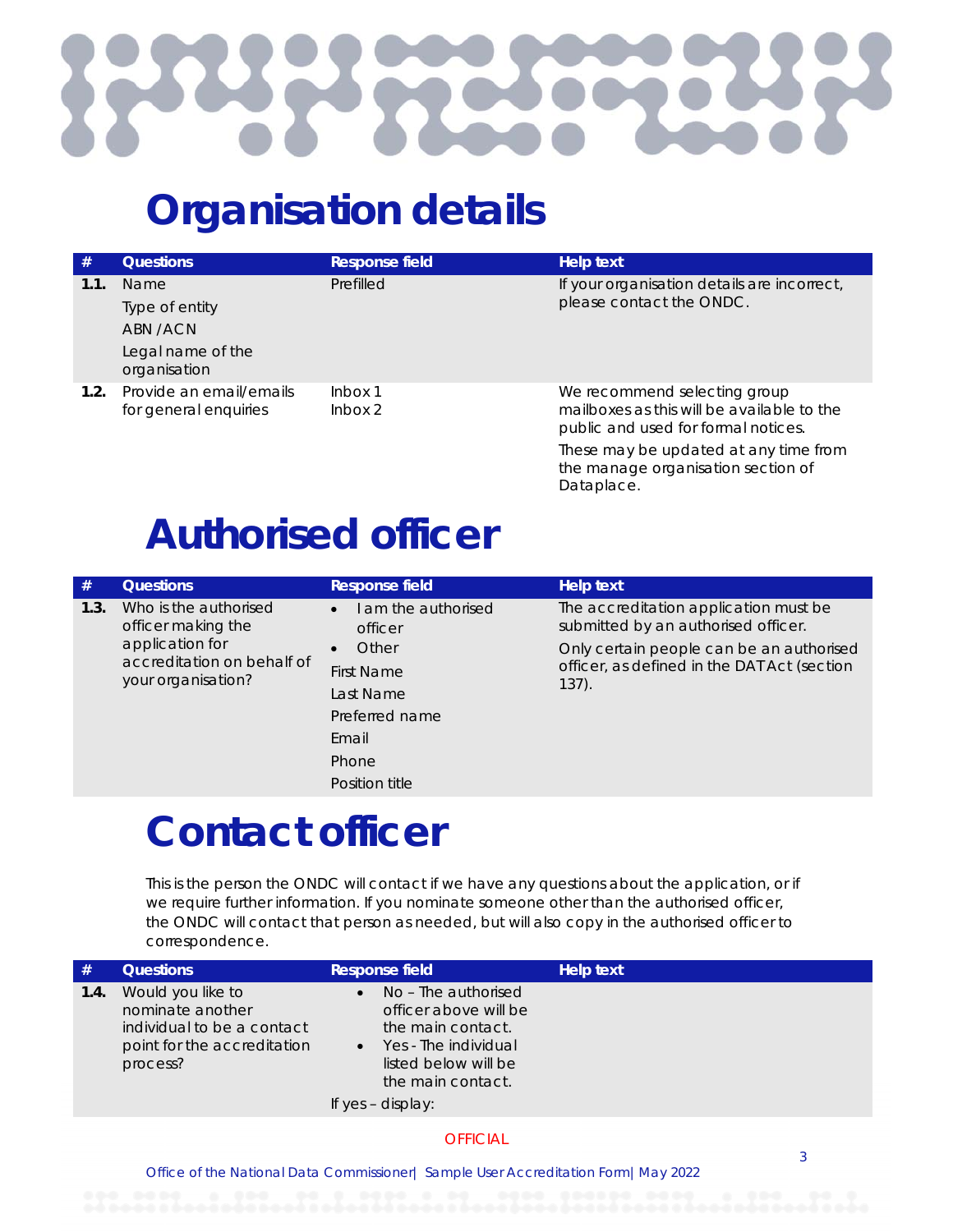

| # | <b>Questions</b> | Response field    | <b>Help text</b> |
|---|------------------|-------------------|------------------|
|   |                  | <b>First Name</b> |                  |
|   |                  | Last Name         |                  |
|   |                  | Preferred name    |                  |
|   |                  | Email             |                  |
|   |                  | Phone             |                  |
|   |                  | Position title    |                  |

## **About your organisation**

This section of the application provides contextual information about your organisation that can help the ONDC assess your organisation's capability against the accreditation criteria.

| $\#$ | <b>Questions</b>                                                                                                                                                                              | <b>Response field</b>                                                                                                         | <b>Help text</b>                                                                                                                                                                                                                                                                                                                                                                                                                                                                                                                                                                                                                                                                                                                    |
|------|-----------------------------------------------------------------------------------------------------------------------------------------------------------------------------------------------|-------------------------------------------------------------------------------------------------------------------------------|-------------------------------------------------------------------------------------------------------------------------------------------------------------------------------------------------------------------------------------------------------------------------------------------------------------------------------------------------------------------------------------------------------------------------------------------------------------------------------------------------------------------------------------------------------------------------------------------------------------------------------------------------------------------------------------------------------------------------------------|
| 1.5. | Does your organisation<br>have any obligations or<br>affiliations that could<br>impact or conflict with<br>obligations under the DAT<br>Act should your<br>organisation become<br>accredited? | Yes<br><b>No</b><br>If yes - How will you manage<br>these matters to ensure<br>compliance with the DAT<br>Act?<br>[free text] | When you are accredited to participate in<br>the DATA Scheme your organisation will<br>have obligations to keep the data safe.<br>In answering this question you should<br>consider:<br>any instance where data or data<br>$\bullet$<br>outputs must be shared beyond<br>participants named in data sharing<br>agreements, including through<br>reporting to parent companies or<br>governance committees<br>any standard contracts or financial<br>$\bullet$<br>arrangements that (will) relate to the<br>future data projects or outputs<br>any foreign members of your<br>$\bullet$<br>organisation and any standard access<br>they may have to data and data<br>projects<br>any other relevant foreign influences.<br>$\bullet$ |
| 1.6. | What is the nature of your<br>organisation's business<br>and how would access to<br>Commonwealth<br>government data support<br>that?                                                          | Free text (250 word limit)                                                                                                    | Provide a brief statement about what your<br>organisation does, how you use data and<br>why you seek access to Commonwealth<br>government data.<br>Commonwealth government data can<br>only be shared under the DATA Scheme<br>for projects that are in the public interest<br>and for purposes defined in the DAT Act.<br>The purposes defined in the DAT Act are:<br>delivery of government services;                                                                                                                                                                                                                                                                                                                             |
|      |                                                                                                                                                                                               |                                                                                                                               |                                                                                                                                                                                                                                                                                                                                                                                                                                                                                                                                                                                                                                                                                                                                     |

#### **OFFICIAL**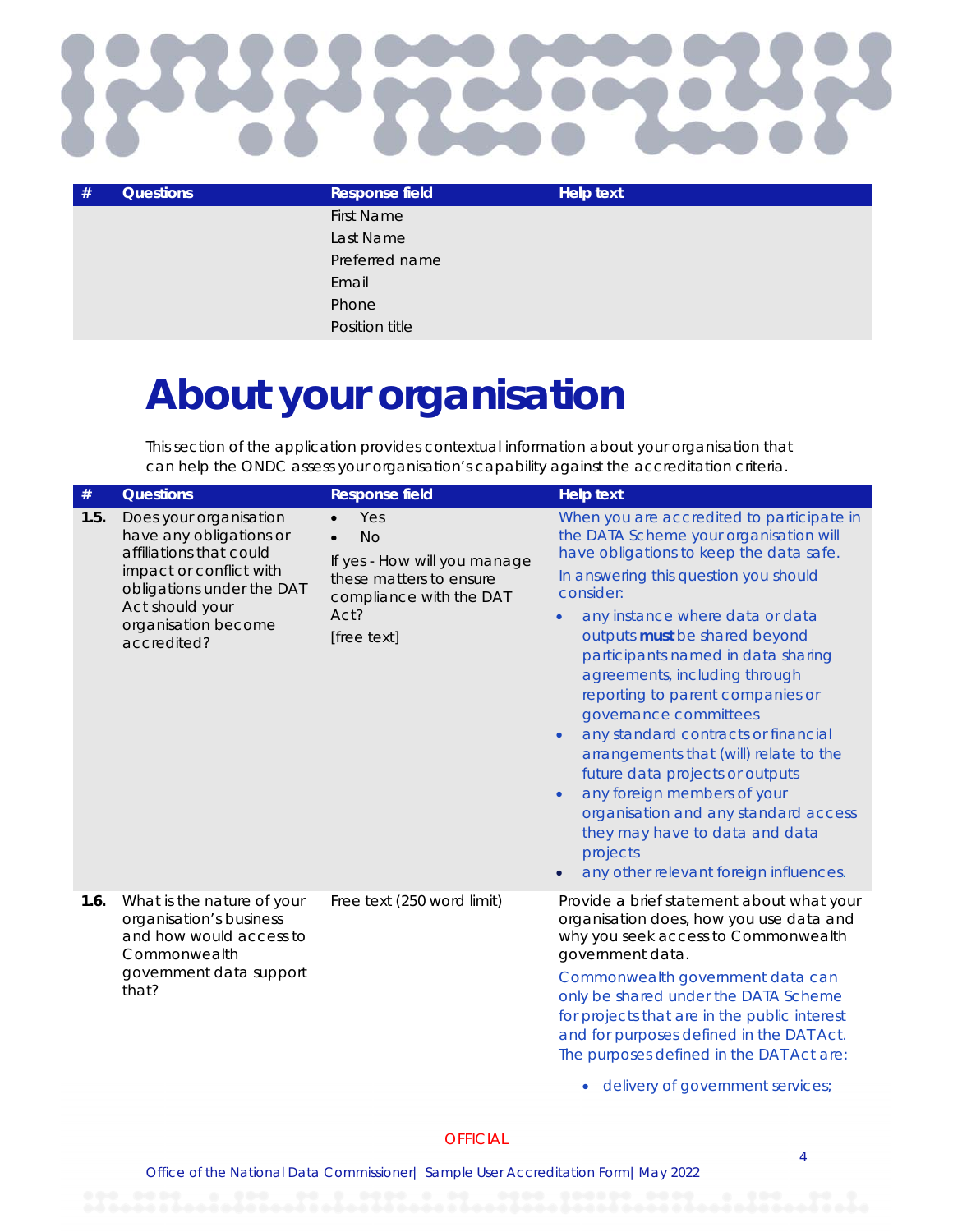

|      | <b>Questions</b>                                      | <b>Response field</b>                                                                                                                                                                       | <b>Help text</b>                                                                                                                                         |
|------|-------------------------------------------------------|---------------------------------------------------------------------------------------------------------------------------------------------------------------------------------------------|----------------------------------------------------------------------------------------------------------------------------------------------------------|
|      |                                                       |                                                                                                                                                                                             | • informing government policy and<br>programs; and<br>research and development.                                                                          |
|      |                                                       |                                                                                                                                                                                             | Please note that your response to this<br>question may be published on a register of<br>DATA Scheme participants and/or on your<br>organisation profile. |
| 1.7. | What is the approximate<br>size of your organisation? | Small (1 - 19 employees)<br>$\bullet$<br>Medium (20 - 199<br>$\bullet$<br>employees)<br>Large (200 - 999<br>$\bullet$<br>employees)<br>Extra large (1000 or more<br>$\bullet$<br>employees) | Provide a general estimate that includes<br>all employees, including those who are on<br>contracts or casual.                                            |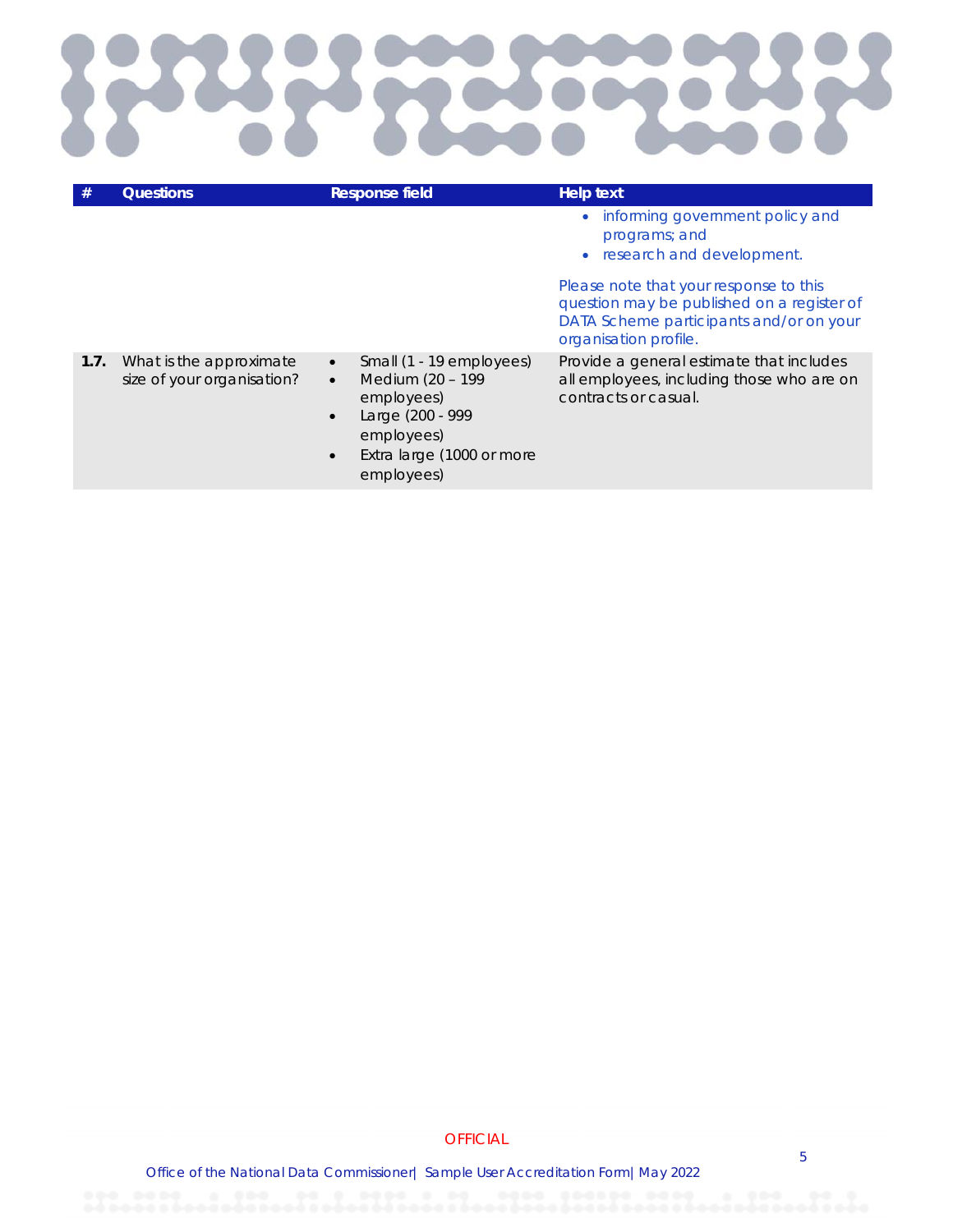

## **Criteria**

#### Criterion 1: Data Management and Governance

This section of the application provides information about:

- the nature of data your organisation manages
- your organisation's data management and governance policies and practices, and
- that your organisation has an appropriately qualified individual with responsibility for leading the organisation's data agenda.

Applications will be assessed in the context of the size of your organisation and your organisation's experience with data. While the questions are specific to each criterion, your application will be assessed as a whole against the criteria in the DAT Act.

We do not expect all organisations to necessarily have all elements covered in the questions below. Organisations will tailor their data management and governance practices according to the role that data plays in their organisation, the type of data they work with and the nature of their business. There are opportunities in the questions to provide commentary about your data management practices to contextualise your responses.

| #   | <b>Questions</b>                             | <b>Response field</b>                                                           | <b>Under question text</b>                                                                                                       |  |
|-----|----------------------------------------------|---------------------------------------------------------------------------------|----------------------------------------------------------------------------------------------------------------------------------|--|
|     | Organisational data holdings                 |                                                                                 |                                                                                                                                  |  |
|     |                                              | The following questions ask about the nature of data your organisation manages. |                                                                                                                                  |  |
| 2.1 | What is the volume of<br>your organisation's | <b>Number</b>                                                                   | Provide an estimate in Terabytes.                                                                                                |  |
|     | data holdings?                               | Comment (optional) [free text]                                                  | Please include your organisation's<br>business data, such as data relating<br>to clients, business activities and<br>operations. |  |
|     |                                              |                                                                                 | Do not include your own corporate<br>(e.g. HR or financial) data.                                                                |  |
|     |                                              |                                                                                 | Do not include data contained in<br>archives and backups or any other<br>duplicates.                                             |  |
|     |                                              |                                                                                 | Provide comments to add to your<br>response if useful.                                                                           |  |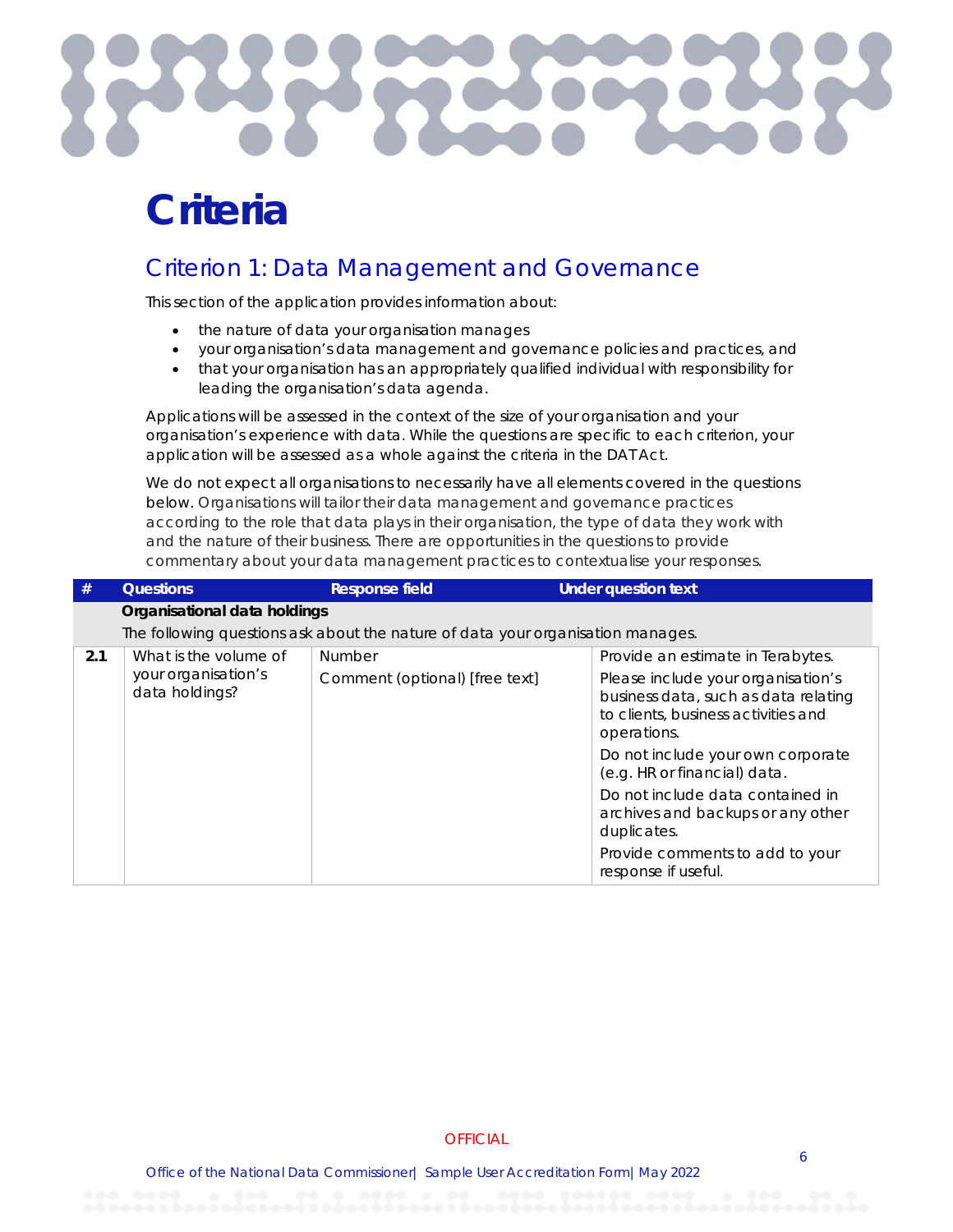#### **RAN PS** Š TC.

| 2.2 | How much of your<br>organisation's data is<br>treated as sensitive? | A little $(0 - 15%)$<br>Some (16 - 50%)<br>$\bullet$<br>Most (50 - 100%)<br>$\bullet$<br>Unsure (comment) [free text]<br>$\bullet$                                                                                                                                                                                                  | What is considered sensitive can be<br>context specific.<br>Sensitive data can include<br>information that is personal,<br>commercially, environmentally or<br>culturally sensitive.<br>For the purposes of this application<br>form, the <b>Protective Security Policy</b><br>Framework (PSPF) Policy 8: Sensitive<br>and classified information should be<br>used to help you consider whether<br>the data referred to is sensitive data.<br>This requires organisations to assess<br>the value, importance or sensitivity of<br>information and the potential<br>damage to government, the national<br>or public interest, organisations or<br>individuals that would arise if the<br>information's confidentiality was<br>compromised. In addition, sensitivity<br>of data should be considered where<br>data relates to culture of people and<br>the environment. This is different to<br>the technical meaning of 'sensitive<br>information' within the Privacy Act<br>1988, which refers to a subset of<br>personal information.<br>We understand that the definition of<br>sensitive is subjective and will depend<br>on the context where the data is<br>applied. Please consider the impact if<br>the information is compromised to<br>determine whether the data you hold<br>is sensitive. |
|-----|---------------------------------------------------------------------|-------------------------------------------------------------------------------------------------------------------------------------------------------------------------------------------------------------------------------------------------------------------------------------------------------------------------------------|-------------------------------------------------------------------------------------------------------------------------------------------------------------------------------------------------------------------------------------------------------------------------------------------------------------------------------------------------------------------------------------------------------------------------------------------------------------------------------------------------------------------------------------------------------------------------------------------------------------------------------------------------------------------------------------------------------------------------------------------------------------------------------------------------------------------------------------------------------------------------------------------------------------------------------------------------------------------------------------------------------------------------------------------------------------------------------------------------------------------------------------------------------------------------------------------------------------------------------------------------------------------------------------------------------|
| 2.3 | What subject matter<br>data does your<br>organisation hold?         | Economy (e.g. Labour, Business,<br>□<br>Industry, Financial)<br>Society (e.g. Population,<br>Migration, Culture, Health,<br>Education, Crime and Justice,<br>Disability, Aboriginal and Torres<br>Strait Islander Peoples)<br>Environment (e.g. Land, Water,<br>□<br>Atmosphere, Biodiversity)<br>Other (describe) [free text]<br>□ |                                                                                                                                                                                                                                                                                                                                                                                                                                                                                                                                                                                                                                                                                                                                                                                                                                                                                                                                                                                                                                                                                                                                                                                                                                                                                                       |

#### **OFFICIAL**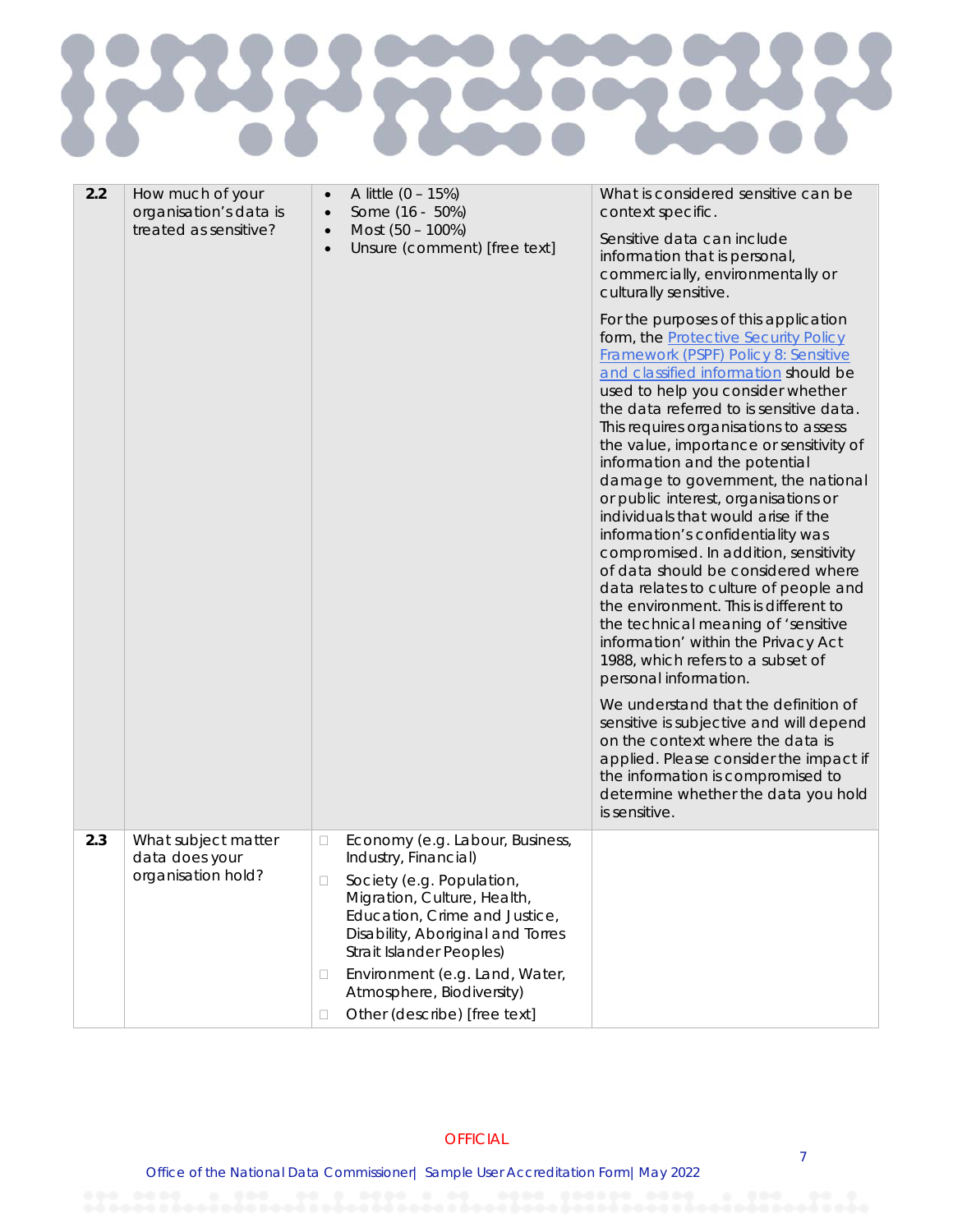

| 2.4 | How much of your<br>organisation's data is<br>created in or by your<br>organisation? | A little $(0 - 15%)$<br>$\bullet$<br>Some $(16 - 50%)$<br>$\bullet$<br>Most (50 - 100%)<br>Unsure (comment) [free text]                                                                                     | Data created in or by your<br>organisation is any original data<br>collection by your organisation (e.g.<br>through a survey or data<br>manipulation) or collected by your<br>organisation because of business<br>processes that it manages (e.g.<br>applications for a permit).<br>This distinguishes from data that has<br>been collected by other<br>organisations.<br>The percentage of data is relative to<br>the estimated volume of data<br>holdings you provided above. |
|-----|--------------------------------------------------------------------------------------|-------------------------------------------------------------------------------------------------------------------------------------------------------------------------------------------------------------|---------------------------------------------------------------------------------------------------------------------------------------------------------------------------------------------------------------------------------------------------------------------------------------------------------------------------------------------------------------------------------------------------------------------------------------------------------------------------------|
|     | Organisational data governance controls                                              |                                                                                                                                                                                                             |                                                                                                                                                                                                                                                                                                                                                                                                                                                                                 |
|     | leading the organisation's data agenda.                                              | The following statements refer to your organisation's data management and governance policies and<br>practices and that your organisation has an appropriately qualified individual with responsibility for |                                                                                                                                                                                                                                                                                                                                                                                                                                                                                 |
| 2.5 | We know the data we                                                                  | We do not have any kind of                                                                                                                                                                                  |                                                                                                                                                                                                                                                                                                                                                                                                                                                                                 |
|     | hold                                                                                 | organised inventory of our data<br>holdings                                                                                                                                                                 |                                                                                                                                                                                                                                                                                                                                                                                                                                                                                 |
|     |                                                                                      | We have an inventory of the<br>$\bullet$                                                                                                                                                                    |                                                                                                                                                                                                                                                                                                                                                                                                                                                                                 |
|     |                                                                                      | personal information that we<br>hold                                                                                                                                                                        |                                                                                                                                                                                                                                                                                                                                                                                                                                                                                 |
|     |                                                                                      | We have a number of different<br>$\bullet$                                                                                                                                                                  |                                                                                                                                                                                                                                                                                                                                                                                                                                                                                 |
|     |                                                                                      | data inventories, including an<br>inventory of personal information                                                                                                                                         |                                                                                                                                                                                                                                                                                                                                                                                                                                                                                 |
|     |                                                                                      | although nothing centralised                                                                                                                                                                                |                                                                                                                                                                                                                                                                                                                                                                                                                                                                                 |
|     |                                                                                      | We have a centralised data<br>$\bullet$<br>inventory, which includes<br>personal information                                                                                                                |                                                                                                                                                                                                                                                                                                                                                                                                                                                                                 |
|     |                                                                                      | Comment (optional) [free text]                                                                                                                                                                              |                                                                                                                                                                                                                                                                                                                                                                                                                                                                                 |
| 2.6 | We know the value of<br>data that we hold                                            | The value of data held by our<br>$\bullet$<br>organisation is unknown                                                                                                                                       |                                                                                                                                                                                                                                                                                                                                                                                                                                                                                 |
|     |                                                                                      | The value of data is driven by the<br>needs of projects and/or<br>individuals                                                                                                                               |                                                                                                                                                                                                                                                                                                                                                                                                                                                                                 |
|     |                                                                                      | Business units understand the<br>$\bullet$<br>value of the data they hold (e.g.,<br>could identify business critical<br>data/high value data quickly)                                                       |                                                                                                                                                                                                                                                                                                                                                                                                                                                                                 |
|     |                                                                                      | We understand the value of our<br>data at an organisational level<br>and have a consistent way of<br>assessing the value of individual<br>datasets to the organisation                                      |                                                                                                                                                                                                                                                                                                                                                                                                                                                                                 |
|     |                                                                                      | Comment (optional) [free text]                                                                                                                                                                              |                                                                                                                                                                                                                                                                                                                                                                                                                                                                                 |
|     |                                                                                      |                                                                                                                                                                                                             |                                                                                                                                                                                                                                                                                                                                                                                                                                                                                 |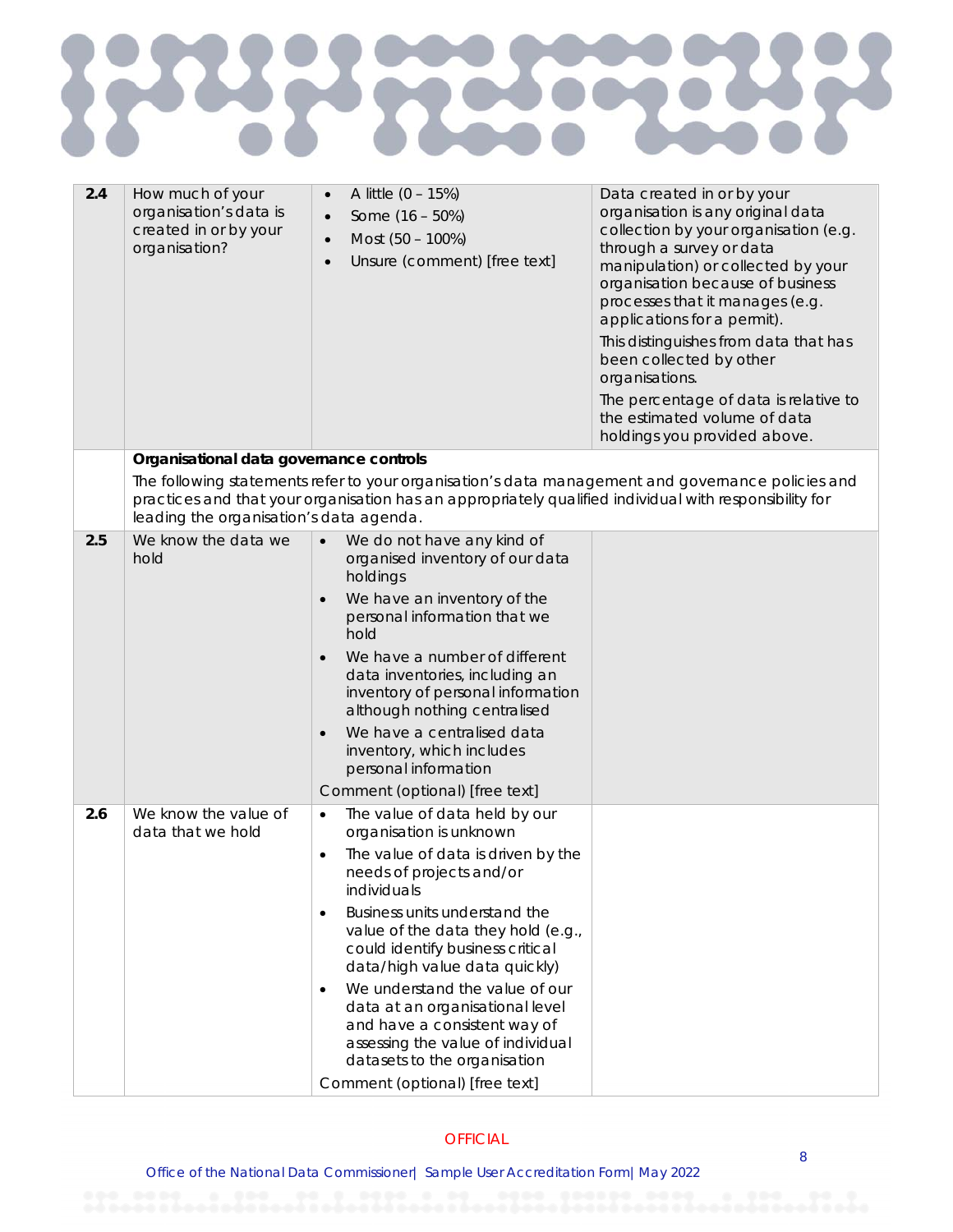## 2223 R 25

| 2.7 | We manage data that<br>we hold | We have no established practice<br>$\bullet$<br>for managing data                                                                                                                                                                                                         |                                                                        |
|-----|--------------------------------|---------------------------------------------------------------------------------------------------------------------------------------------------------------------------------------------------------------------------------------------------------------------------|------------------------------------------------------------------------|
|     |                                | Our data is managed for a single<br>$\bullet$<br>purpose or on a project-by-<br>project basis, by individuals<br>according to their time and<br>capability or by business units<br>with some established practices<br>Our data is managed according                       |                                                                        |
|     |                                | to practices defined and<br>documented at the<br>organisational or business unit<br>level as relevant                                                                                                                                                                     |                                                                        |
|     |                                | Our data is managed according<br>$\bullet$<br>to its value; we have a consistent<br>way of valuing data across the<br>organisation and invest<br>proportionate effort in its<br>management (i.e., set<br>management standards<br>according to high and low value<br>data) |                                                                        |
|     |                                | Comment (optional) [free text]                                                                                                                                                                                                                                            |                                                                        |
| 2.8 | We manage our<br>metadata*     | We have no defined metadata<br>$\bullet$<br>standards                                                                                                                                                                                                                     | *metadata - Other data standards<br>are considered in later questions. |
|     |                                | We have some defined<br>metadata standards                                                                                                                                                                                                                                |                                                                        |
|     |                                | We have agreed metadata<br>٠<br>standards defined for most data                                                                                                                                                                                                           |                                                                        |
|     |                                | We have agreed metadata<br>$\bullet$<br>standards defined for nearly all<br>data                                                                                                                                                                                          |                                                                        |
|     |                                | Comment (optional) [free text]                                                                                                                                                                                                                                            |                                                                        |
| 2.9 | We use data ethically          | Our work does not require<br>$\bullet$<br>consideration of ethics                                                                                                                                                                                                         |                                                                        |
|     |                                | We do not have a process for the<br>$\bullet$<br>consideration of ethics in using<br>data                                                                                                                                                                                 |                                                                        |
|     |                                | We have a clear framework for<br>the organisation to consider<br>ethics associated with using data                                                                                                                                                                        |                                                                        |
|     |                                | We are bound by policy or<br>legislation to consider ethics                                                                                                                                                                                                               |                                                                        |
|     |                                |                                                                                                                                                                                                                                                                           |                                                                        |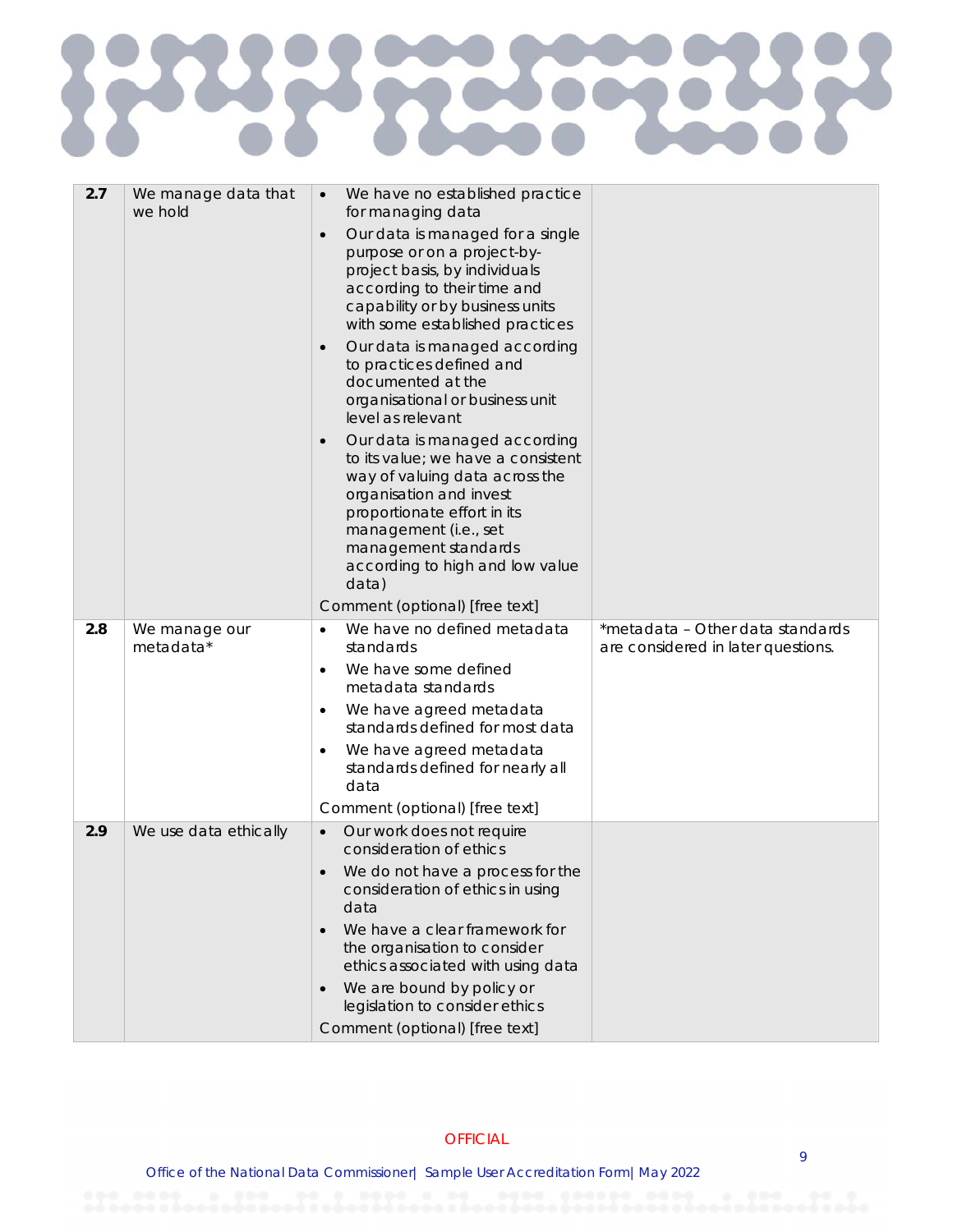## **RANCE** R  $\zeta$

| 2.10 | We have monitoring<br>and reporting<br>arrangements in place<br>to govern our data<br>management and use | There is no regular or systemic<br>monitoring or reporting<br>arrangements in place<br>There is informal, project-based<br>monitoring and reporting<br>arrangements in place<br>There is organisational monitoring<br>and reporting arrangements in<br>place with limited review<br>mechanisms<br>There is organisational monitoring<br>in place and a senior manager<br>responsible for reporting and<br>review to an executive<br>committee<br>Comment (optional) [free text]                                            |                                                                                                                                                                                                                                                                                         |
|------|----------------------------------------------------------------------------------------------------------|----------------------------------------------------------------------------------------------------------------------------------------------------------------------------------------------------------------------------------------------------------------------------------------------------------------------------------------------------------------------------------------------------------------------------------------------------------------------------------------------------------------------------|-----------------------------------------------------------------------------------------------------------------------------------------------------------------------------------------------------------------------------------------------------------------------------------------|
| 2.11 | We have incident<br>management<br>arrangements in place<br>to govern our data<br>management and use      | There is no structured approach<br>$\bullet$<br>to incident management and/or<br>breach response<br>There are informal incident<br>$\bullet$<br>response processes managed on<br>a project basis or within business<br>units<br>We have an incident<br>management response plan with<br>clear and documented incident<br>response and escalation<br>procedures<br>We have an incident<br>$\bullet$<br>management response plan<br>which is regularly tested and<br>continuously improved<br>Comment (optional) [free text] | Your incident management plans<br>may include but not limited to:<br>data breach mitigation plan<br>disaster recovery plan<br>business continuity plan<br>More information on incident<br>management can be found in PSPF<br>Policy 10: Safeguarding information<br>from cyber threats. |

**OFFICIAL**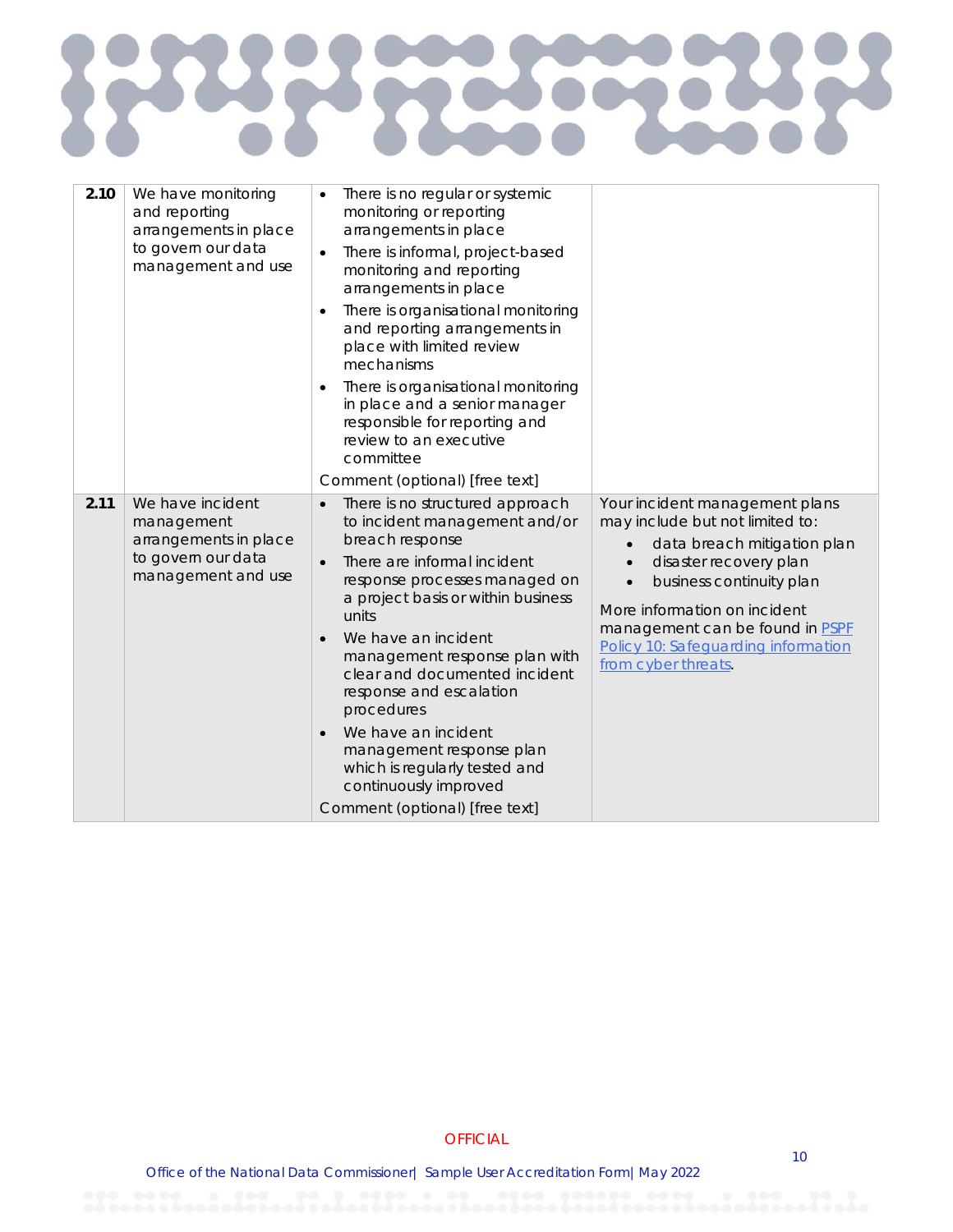# E  $\boldsymbol{\Sigma}$ 250

| 2.12 | We manage data risks                                                                | There is no risk management<br>$\bullet$<br>strategy in place                                                                                                                                                                                                                                                                                                                                                                                                                                                                                                                                  |                                                                                                                                                                                                 |
|------|-------------------------------------------------------------------------------------|------------------------------------------------------------------------------------------------------------------------------------------------------------------------------------------------------------------------------------------------------------------------------------------------------------------------------------------------------------------------------------------------------------------------------------------------------------------------------------------------------------------------------------------------------------------------------------------------|-------------------------------------------------------------------------------------------------------------------------------------------------------------------------------------------------|
|      |                                                                                     | There is a general risk<br>management strategy in our<br>organisation                                                                                                                                                                                                                                                                                                                                                                                                                                                                                                                          |                                                                                                                                                                                                 |
|      |                                                                                     | The business areas are<br>responsible for managing their<br>data risks within the<br>organisational risk management<br>strategy                                                                                                                                                                                                                                                                                                                                                                                                                                                                |                                                                                                                                                                                                 |
|      |                                                                                     | There is an organisational wide<br>$\bullet$<br>approach to managing data risks                                                                                                                                                                                                                                                                                                                                                                                                                                                                                                                |                                                                                                                                                                                                 |
|      |                                                                                     | The organisation reports data risks<br>to an external body, including<br>the public                                                                                                                                                                                                                                                                                                                                                                                                                                                                                                            |                                                                                                                                                                                                 |
|      |                                                                                     | Comment (optional) [free text]                                                                                                                                                                                                                                                                                                                                                                                                                                                                                                                                                                 |                                                                                                                                                                                                 |
| 2.13 | Does your organisation<br>have obligations for<br>handling personal<br>information? | Yes - legislative obligations<br>$\bullet$<br>Yes - policy obligations*<br><b>No</b><br>Comment (optional) [free text]<br>If Yes - legislative, What legislation<br>applies to your organisation?<br>Privacy Act 1988 (Cth)<br>$\Box$<br><b>Information Privacy Act</b><br>$\Box$<br>2014 (ACT)<br>Privacy and Personal<br>$\Box$<br>Information Protection Act<br>1998 (NSW)<br>Information Act 2002 (NT)<br>0<br><b>Information Privacy Act</b><br>$\Box$<br>2009 (QLD)<br>Privacy and Data<br>0<br>Protection Act 2014 (VIC)<br>Personal Information<br>$\Box$<br>Protection Act 2004 (TAS) | This includes how you collect, store<br>and use personal information.<br>* Yes - policy obligations - You may<br>have a whole of government or<br>agency specific policy that you<br>commit to. |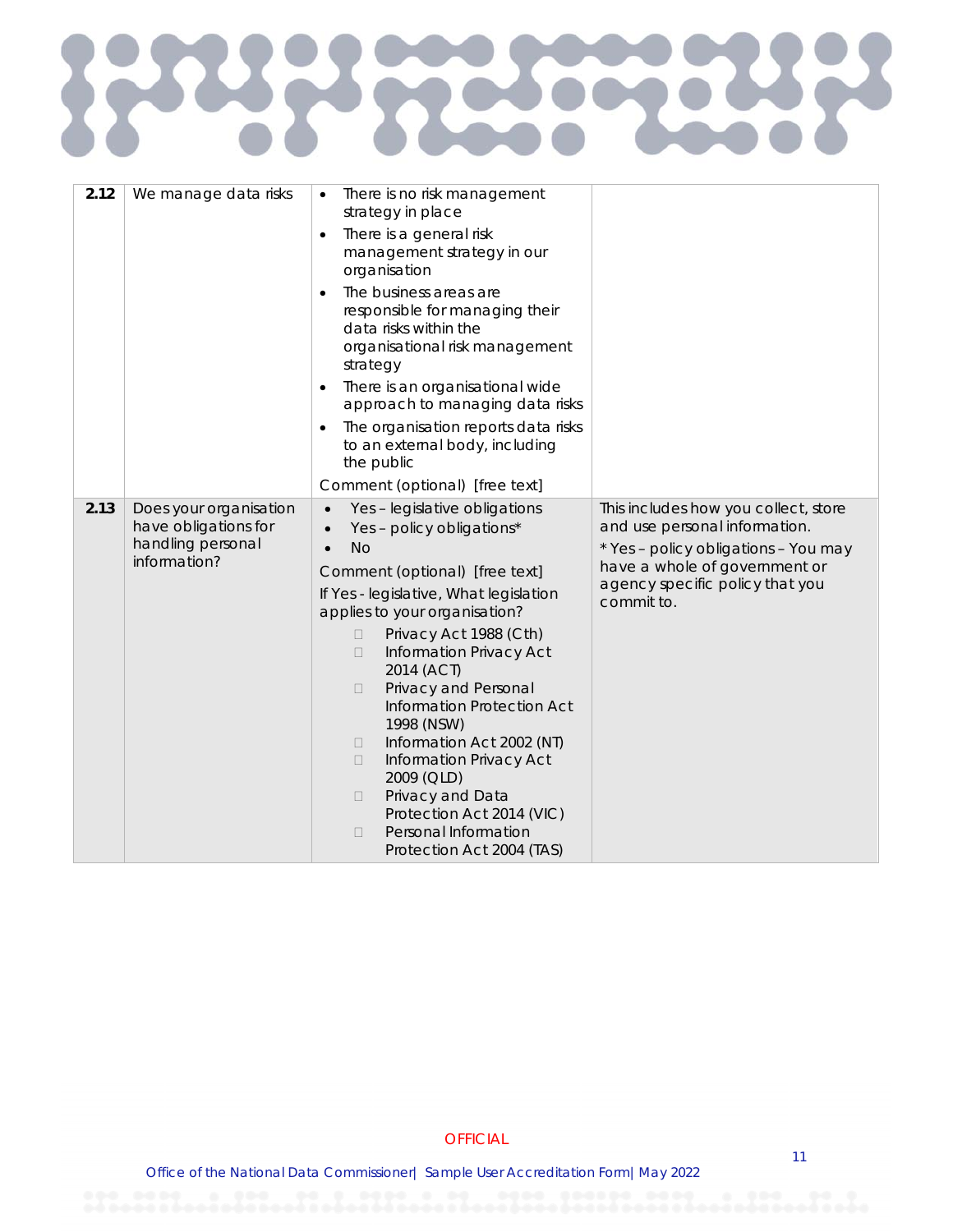#### 2273 R  $\zeta$

| 2.14 | How does your<br>organisation manage |              | We do not deal with personal<br>information                                                                                                                                                                               | For this question, 'personal<br>information' only includes              |
|------|--------------------------------------|--------------|---------------------------------------------------------------------------------------------------------------------------------------------------------------------------------------------------------------------------|-------------------------------------------------------------------------|
|      | personal information?                | □            | We have a privacy policy for the<br>organisation                                                                                                                                                                          | client/customer/business data. This<br>does not include corporate or HR |
|      |                                      | □            | We have position specific<br>privacy policy/policies                                                                                                                                                                      | data.                                                                   |
|      |                                      | □            | We have guidance material,<br>checklists and templates that<br>informs how to manage privacy<br>and respond to incidents                                                                                                  |                                                                         |
|      |                                      | П            | We have an ethics framework<br>that includes consideration of<br>how we seek consent and how<br>we use personal information                                                                                               |                                                                         |
|      |                                      | u            | We have mechanisms in place to<br>ensure informed consent for the<br>data that the organisation<br>receives/uses                                                                                                          |                                                                         |
|      |                                      | $\mathbb{L}$ | We have mandatory privacy<br>training (including compliance<br>checks)                                                                                                                                                    |                                                                         |
|      |                                      | □            | We regularly consider the privacy<br>impacts of any new projects and<br>systems that involve personal<br>information and undertake<br><b>Privacy Impact Assessments</b><br>when needed<br>We have assurance activities to |                                                                         |
|      |                                      |              | drive improvement in how we<br>manage privacy obligations<br>Other (Comment) - [free text]                                                                                                                                |                                                                         |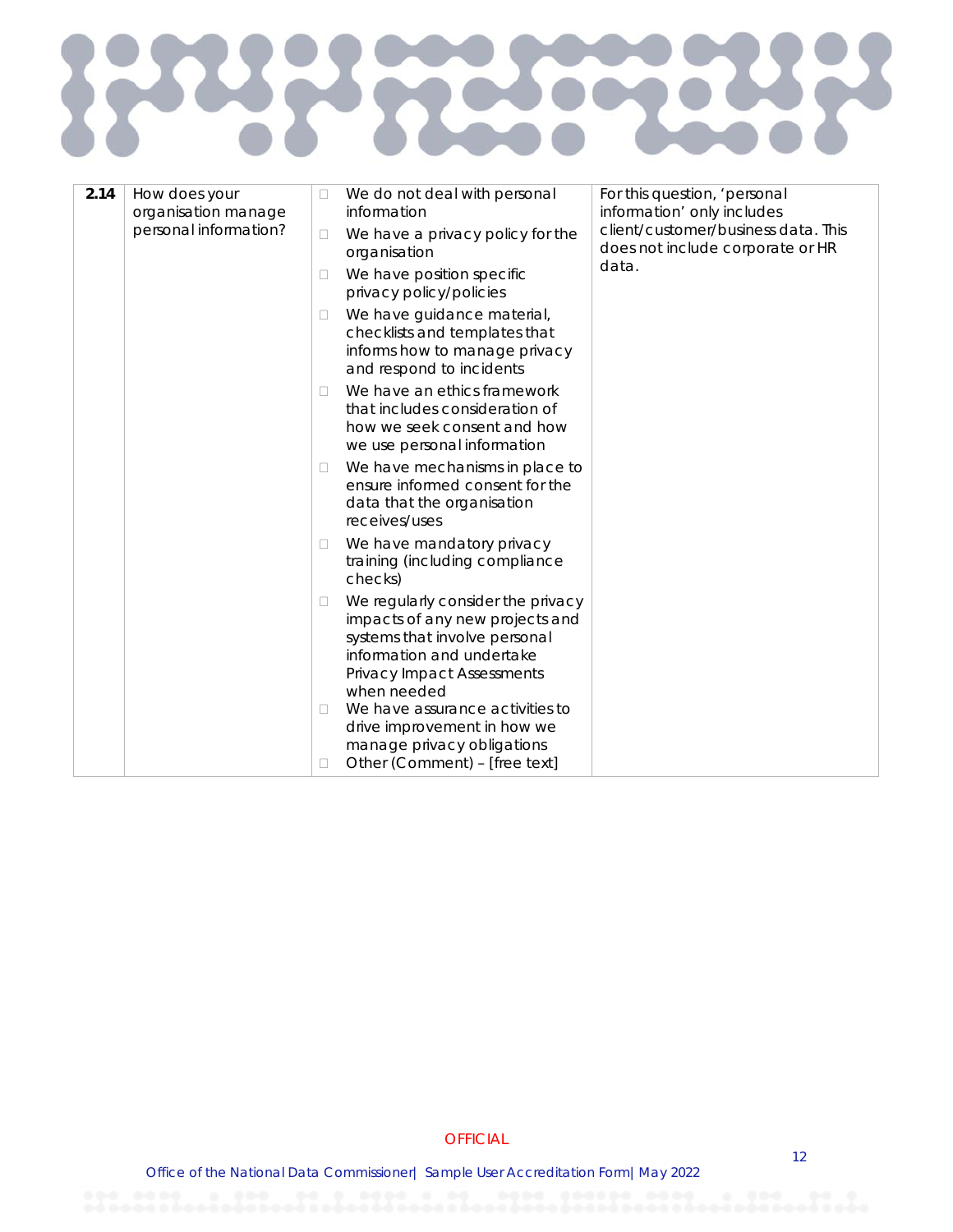## 525 E

| 2.15 | What data                                                       | Chief Data Officer (CDO) -                                                                                                                                                                                                             |  |
|------|-----------------------------------------------------------------|----------------------------------------------------------------------------------------------------------------------------------------------------------------------------------------------------------------------------------------|--|
|      | management/governa<br>nce roles does your<br>organisation have? | Accountable for enterprise-wide<br>governance and use of data as<br>an asset within an agency.                                                                                                                                         |  |
|      |                                                                 | Chief Analytics Officer -<br>Oversees an agency's analytics<br>function, including data analytics<br>and data science.                                                                                                                 |  |
|      |                                                                 | Chief Information Officer (CIO) -<br>Oversees the inward view of<br>technology in an agency.                                                                                                                                           |  |
|      |                                                                 | Chief Technology Officer (CTO) -<br>Oversees the outward view of<br>technology in an agency.                                                                                                                                           |  |
|      |                                                                 | <b>Chief Information Security Officer</b><br>(CISO) - Ensures the alignment of<br>cyber security and business<br>objectives in an agency.                                                                                              |  |
|      |                                                                 | <b>Chief Information Governance</b><br>Officer (CIGO) - Establishes and<br>maintains an enterprise-wide<br>culture for an accountable and<br>business-focused information<br>management environment.<br>Often performed by CDO or CIO. |  |
|      |                                                                 | Data Stewards - Oversees day-<br>to-day management of data<br>collected and held by an<br>agency within a defined data<br>domain or business area.<br>Sometimes referred to as Domain<br>Data Stewards.                                |  |
|      |                                                                 | Data Champion - Promotes best<br>practice use, sharing and re-use<br>of data within their agency and<br>across the APS.                                                                                                                |  |
|      |                                                                 | Privacy Champion - Promotes a<br>culture of privacy that values<br>and protects personal<br>information within an agency.                                                                                                              |  |
|      |                                                                 | Privacy Officer - Promotes a<br>strong privacy governance and<br>capability within an agency.                                                                                                                                          |  |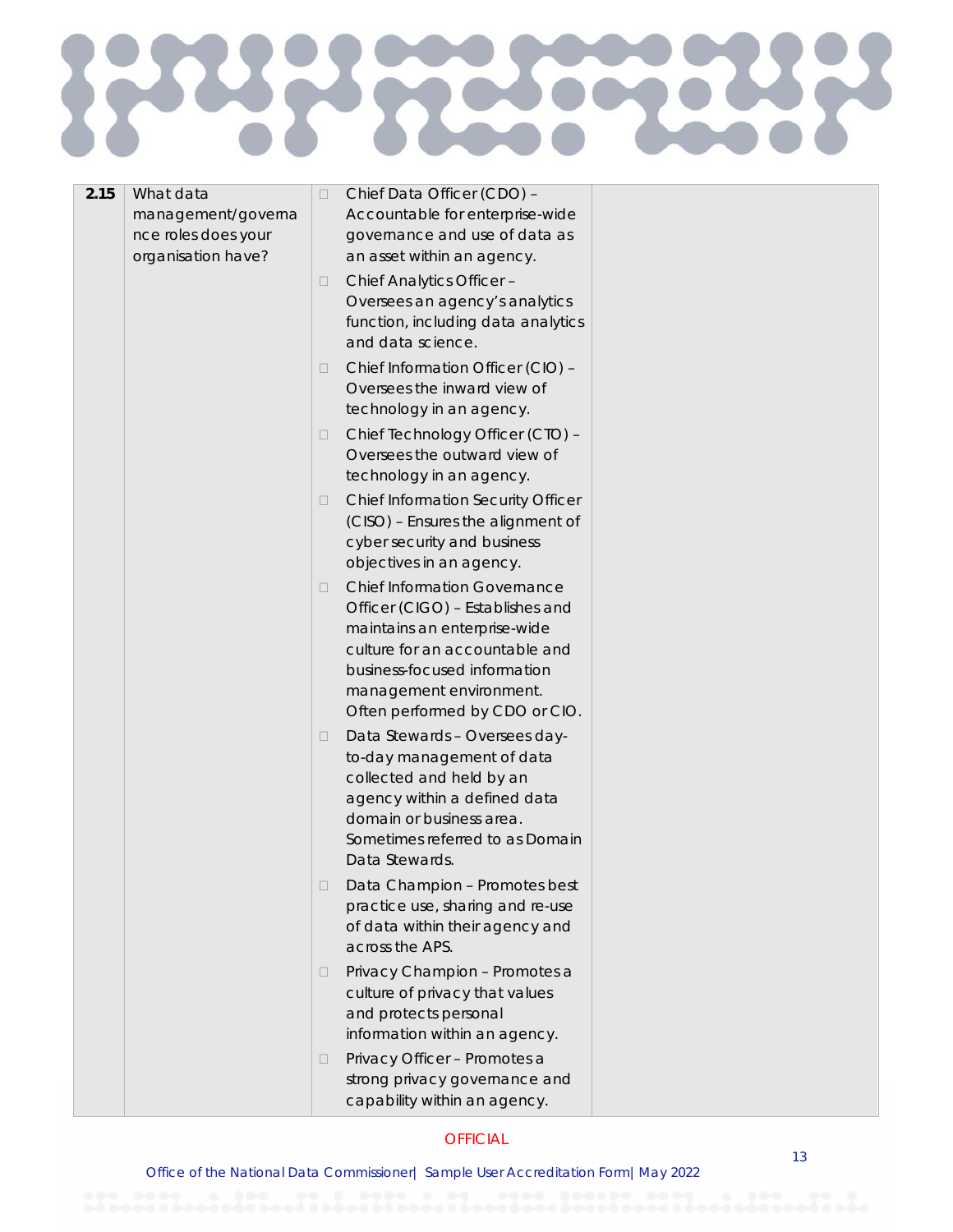## **RANCE PS** R  $\zeta$

|      |                                                                                                                                                                                         | Other (Comment) [Free text]<br>П |                                                                |
|------|-----------------------------------------------------------------------------------------------------------------------------------------------------------------------------------------|----------------------------------|----------------------------------------------------------------|
| 2.16 | Who is the person<br>chiefly responsible for<br>the data management<br>and data governance<br>of your organisation?                                                                     | <b>Full Name</b>                 | This person should be in one of the<br>roles identified above. |
| 2.17 | Provide a brief summary<br>of the qualifications,<br>skills and experience of<br>the person chiefly<br>responsible relevant to<br>their data<br>management and<br>data governance role. | [Free text]                      | Please limit the response to 100 words<br>or 3 dot points.     |
| 2.18 | Please upload a<br>description of the role<br>and responsibilities of<br>the person chiefly<br>responsible for data<br>management and<br>data governance.                               | Choose file                      |                                                                |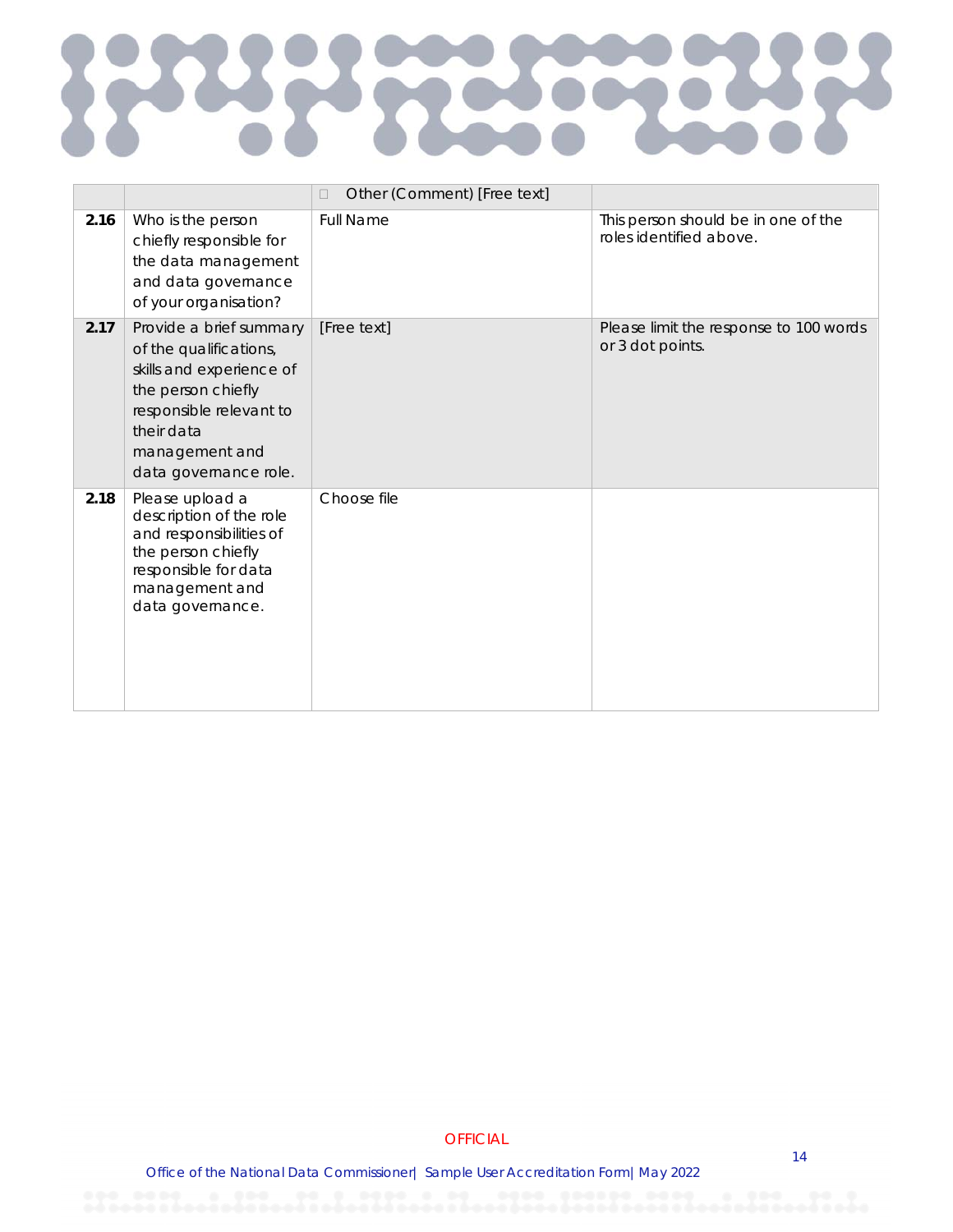## **POLICE PCC**

| 2.19 | What data<br>management and<br>governance<br>documents does your<br>organisation have?                                                                                 | Name of policy/document/guideline<br>- [free text]<br>Describe what it covers - [free text]<br>How is it published?<br>Published/accessible internally<br>to select staff<br>Published/accessible internally<br>$\bullet$<br>to all staff<br>Published internally and<br>externally<br>How is it communicated to staff?<br>Areas are responsible for<br>$\bullet$<br>ensuring new staff are aware of<br>it<br>There is communication to<br>$\bullet$<br>remind/educate all staff about<br>it at least once a year<br>Training/education is provided<br>$\bullet$<br>to new staff when they join (on-<br>boarding processes)<br>There is a specific training<br>$\bullet$<br>program available to staff<br>How is it reviewed/updated?<br>It is not periodically reviewed<br>$\bullet$<br>It is periodically reviewed and<br>$\bullet$<br>updated although there is no<br>engagement by staff in the<br>review<br>It is periodically reviewed and<br>updated by a governance<br>body with staff engagement<br>How is it enforced?<br>There is no monitoring or<br>$\bullet$<br>enforcement of the policy<br>Checks are done to ensure staff<br>are aware of the policy<br>Checks are done to ensure staff<br>are aware and complying with<br>the policy | Provide information about the<br>documents your organisation has on<br>its data management and<br>governance practices. This may<br>include data strategies, policies, data<br>handling procedures, data<br>governance frameworks, risk<br>management, ethics, and audit<br>programs.<br>If your documentation is extensive,<br>provide details for up to 10 most<br>relevant documents that, collectively,<br>showcase your organisation's<br>approach to data management and<br>its governance. Please consider also<br>which documents support your<br>responses to other questions in this<br>form.<br>If you have more than 10 documents,<br>only provide the title of remaining<br>documents. |
|------|------------------------------------------------------------------------------------------------------------------------------------------------------------------------|--------------------------------------------------------------------------------------------------------------------------------------------------------------------------------------------------------------------------------------------------------------------------------------------------------------------------------------------------------------------------------------------------------------------------------------------------------------------------------------------------------------------------------------------------------------------------------------------------------------------------------------------------------------------------------------------------------------------------------------------------------------------------------------------------------------------------------------------------------------------------------------------------------------------------------------------------------------------------------------------------------------------------------------------------------------------------------------------------------------------------------------------------------------------------------------------------------------------------------------------------------|-----------------------------------------------------------------------------------------------------------------------------------------------------------------------------------------------------------------------------------------------------------------------------------------------------------------------------------------------------------------------------------------------------------------------------------------------------------------------------------------------------------------------------------------------------------------------------------------------------------------------------------------------------------------------------------------------------|
| 2.20 | Having regard to the list                                                                                                                                              | Choose file                                                                                                                                                                                                                                                                                                                                                                                                                                                                                                                                                                                                                                                                                                                                                                                                                                                                                                                                                                                                                                                                                                                                                                                                                                            |                                                                                                                                                                                                                                                                                                                                                                                                                                                                                                                                                                                                                                                                                                     |
|      | of documents set out<br>above, please upload<br>the document that is<br>most relevant to your<br>organisation's data<br>management and<br>data governance<br>policies. |                                                                                                                                                                                                                                                                                                                                                                                                                                                                                                                                                                                                                                                                                                                                                                                                                                                                                                                                                                                                                                                                                                                                                                                                                                                        |                                                                                                                                                                                                                                                                                                                                                                                                                                                                                                                                                                                                                                                                                                     |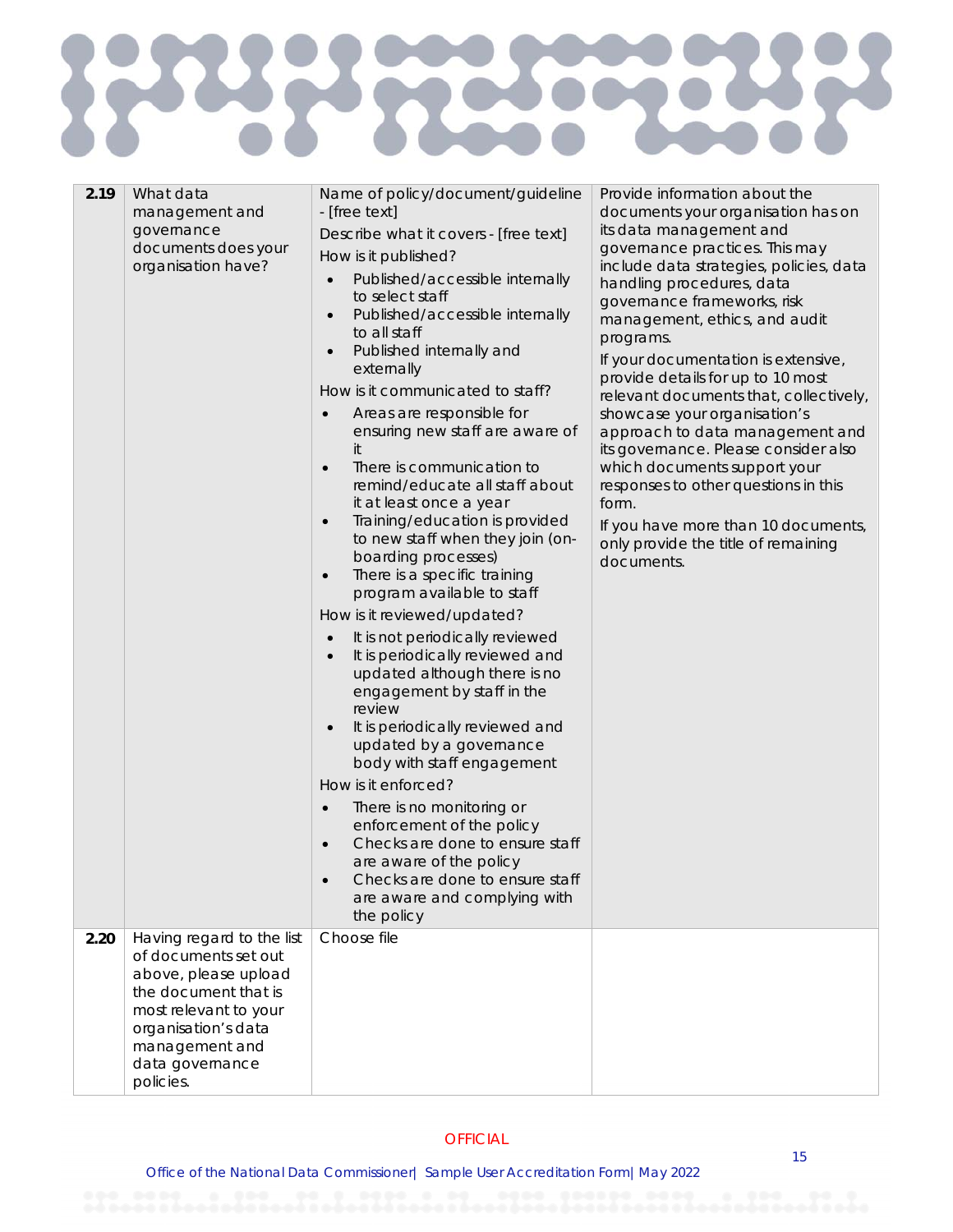#### 2223 **CAST** R  $\zeta$

| 2.21 | What governance<br>bodies related to data,<br>risk management<br>and/or audit does your<br>organisation have? | Name of governance body<br>What is the key function/responsibility<br>of the body, including any<br>monitoring programs that report to<br>the body? - [free text]<br>Are there requirements on who can<br>be the chair (e.g. by seniority or by<br>defined position)?<br>Yes<br>No<br>What is the composition of<br>membership?<br>All internal members<br>$\bullet$<br>Mix of internal/external<br>$\bullet$<br>members<br>Are members required to have<br>specific skills or qualifications or<br>roles?<br>Yes<br><b>No</b> | If your list of governance bodies is<br>extensive, please provide details for<br>up to 10 most relevant governance<br>bodies across the organisation. Please<br>consider which governance bodies<br>would support your responses to other<br>questions in this form.<br>If you have more than 10, only<br>provide the name of remaining<br>governance bodies. |
|------|---------------------------------------------------------------------------------------------------------------|--------------------------------------------------------------------------------------------------------------------------------------------------------------------------------------------------------------------------------------------------------------------------------------------------------------------------------------------------------------------------------------------------------------------------------------------------------------------------------------------------------------------------------|---------------------------------------------------------------------------------------------------------------------------------------------------------------------------------------------------------------------------------------------------------------------------------------------------------------------------------------------------------------|
| 2.22 | How will your<br>organisation manage<br>and govern your DATA<br>Scheme obligations?                           | Free text                                                                                                                                                                                                                                                                                                                                                                                                                                                                                                                      |                                                                                                                                                                                                                                                                                                                                                               |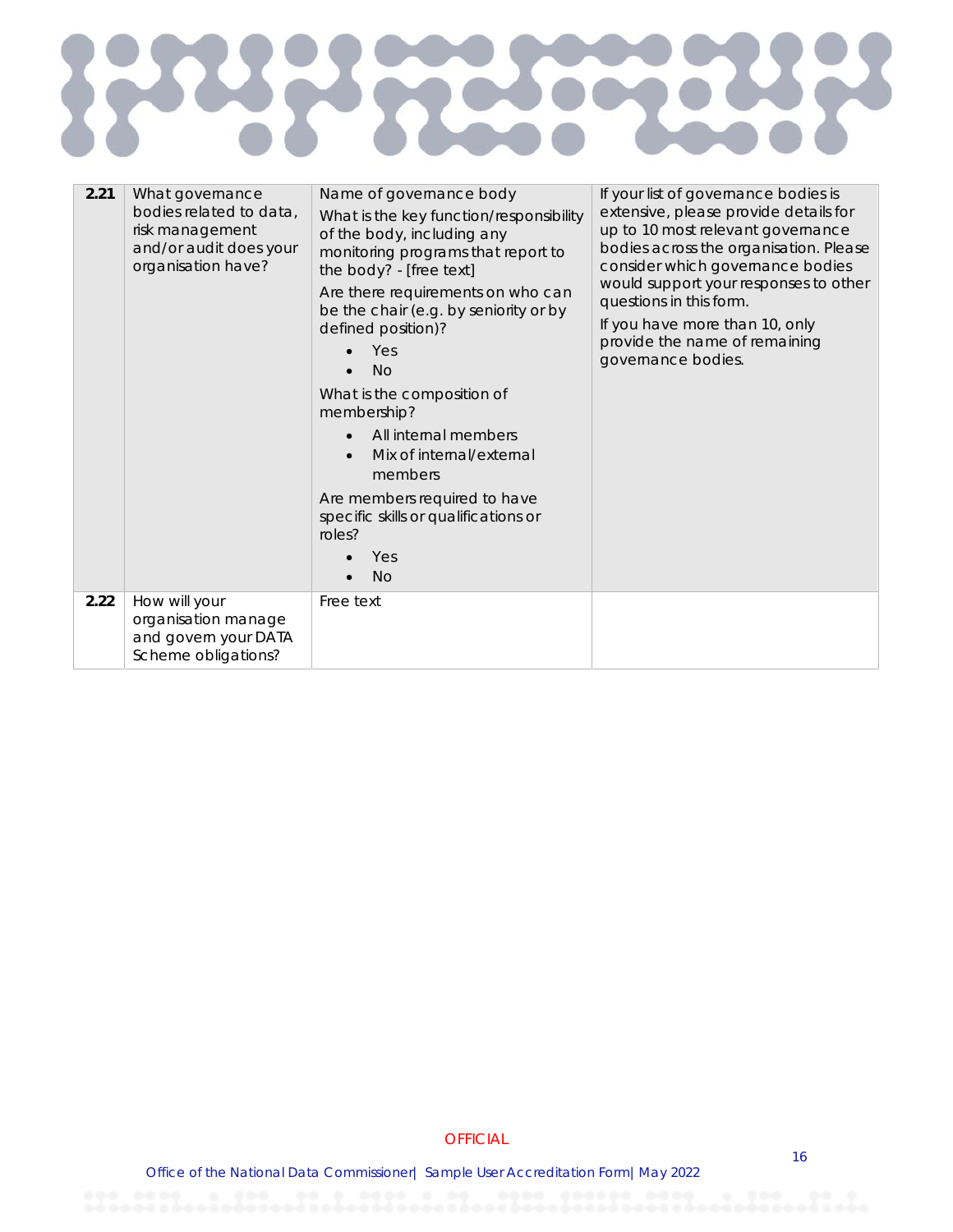

#### Criterion 2: Security Settings

This section of the application provides information about:

- how your organisation proposes to store the data accessed through the DATA Scheme
- your organisation's approach to minimise the risk of unauthorised access, sharing or loss of data, and
- your organisation's data transfer, storage and disposal controls.

We do not expect all organisations to necessarily have all elements covered in the questions below. Organisations will tailor their security practices according to the role that data plays in their organisation, the type of data they work with and the nature of their business. There are opportunities in the questions to provide commentary about physical and cyber security practices to contextualise your responses.

| #   | <b>Questions</b>                                                                                                                | <b>Response field</b>                                                                                                                                                                                                    | <b>Help text</b>                                                                                                                                                                                                                                                                                                                         |
|-----|---------------------------------------------------------------------------------------------------------------------------------|--------------------------------------------------------------------------------------------------------------------------------------------------------------------------------------------------------------------------|------------------------------------------------------------------------------------------------------------------------------------------------------------------------------------------------------------------------------------------------------------------------------------------------------------------------------------------|
|     | Organisational DATA Scheme data storage                                                                                         |                                                                                                                                                                                                                          |                                                                                                                                                                                                                                                                                                                                          |
|     | DATA Scheme.                                                                                                                    |                                                                                                                                                                                                                          | The following questions ask about how your organisation proposes to store the data accessed through the                                                                                                                                                                                                                                  |
| 3.1 | Does your organisation<br>plan to store and<br>manage data<br>accessed through the<br>DATA Scheme on your<br>IT network $(s)$ ? | Yes - (continue)<br>$\bullet$<br>No - Your accreditation will<br>$\bullet$<br>include a condition that you<br>cannot host data accessed<br>through the DATA Scheme. (end<br>of security section)                         | You may not be planning to store<br>data accessed under the DATA<br>Scheme on your IT networks. This may<br>be because you are planning to use<br>using an ADSP's secure data access<br>service or for other reasons.<br>The ADSP secure data access service<br>provides a secure environment where<br>users can do their data analysis. |
| 3.2 | How many network $(s)^*$<br>does your organisation<br>manage?                                                                   | Number                                                                                                                                                                                                                   | *network(s) - A group of self-contained<br>infrastructure (including workstations,<br>servers, devices etc.) which your<br>organisation controls, operates and<br>manages with appropriate security<br>controls and ICT policies and<br>procedures in place.                                                                             |
| 3.3 | Does your organisation<br>have a Protected<br>network/networks?                                                                 | Yes - Our organisation manages<br>$\bullet$<br>its own Protected network<br>(continue)<br>Yes - Our Protected network is<br>$\bullet$<br>provided by a different<br>organisation (continue)<br>No - (go to question 3.6) | A 'Protected network' is as defined by<br>the Protective Security Policy<br>Framework (PSPF).                                                                                                                                                                                                                                            |

#### **OFFICIAL**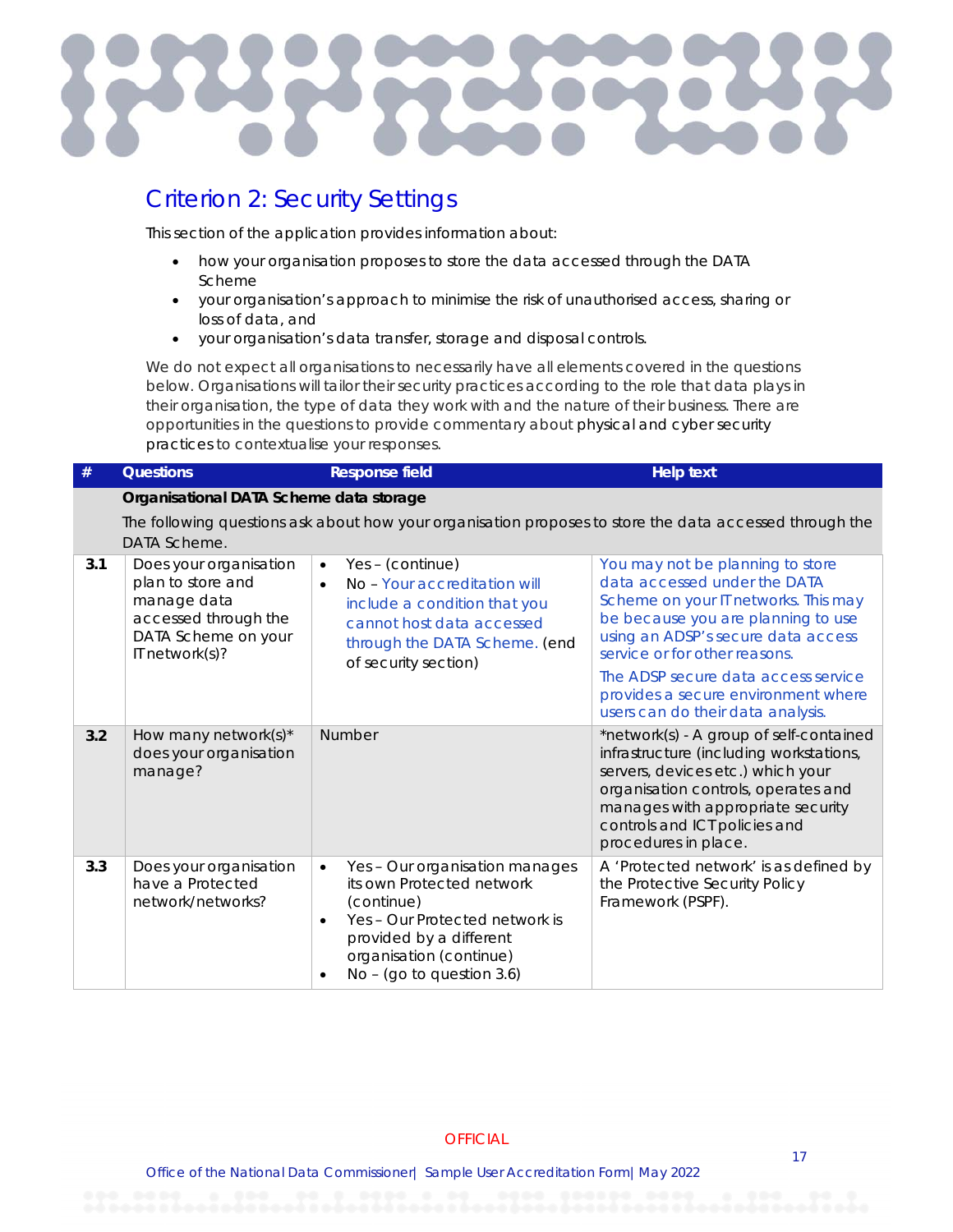## **DATE RE** R  $\zeta$

| 3.4 | Does your organisation<br>intend on only storing<br>data accessed through<br>the DATA Scheme on<br>your Protected<br>network(s)? | Yes - Provide a name for the<br>$\bullet$<br>location where data accessed<br>through the DATA Scheme will be<br>stored - (continue)<br>No - Please only answer the<br>$\bullet$<br>following questions for your<br>networks which are not rated to<br>Protected. - (go to question 3.6)                                                                                                                                                    |                                                                                                                                                                                                                                                                                                                                                                        |
|-----|----------------------------------------------------------------------------------------------------------------------------------|--------------------------------------------------------------------------------------------------------------------------------------------------------------------------------------------------------------------------------------------------------------------------------------------------------------------------------------------------------------------------------------------------------------------------------------------|------------------------------------------------------------------------------------------------------------------------------------------------------------------------------------------------------------------------------------------------------------------------------------------------------------------------------------------------------------------------|
| 3.5 | Does your<br>organisation's<br>Protected network(s)<br>have secure and<br>encrypted<br>communication/transfe<br>r capabilities?  | Yes - (end of security section)<br>$\bullet$<br>No/Unsure - (only display<br>$\bullet$<br>question 3.19 - end of security<br>section)                                                                                                                                                                                                                                                                                                      |                                                                                                                                                                                                                                                                                                                                                                        |
| 3.6 | Where will your<br>organisation store, use,<br>analyse and manage<br>data accessed through<br>the DATA Scheme?                   | Name (e.g. Internal staff network) -<br>[free text]<br>Hosting provider for the data centre<br>(e.g. Amazon Web Services) - [free<br>text]<br>Hosting data centre location (e.g.<br>Moorebank, Sydney) - [free text]<br>Status under the Digital<br>Transformation Agency's Hosting<br><b>Certification Framework</b><br>a. Uncertified Provider<br>b. Certified Assured Hosting<br>Provider<br>c. Certified Strategic Hosting<br>Provider | Include the location(s) of any back-<br>ups or archives that will be kept.<br>If you rely on third parties to provide or<br>manage your IT network, this should<br>be included in the Hosting provider for<br>the data centre.<br>If you have your own on premise data<br>storage, include your organisation<br>name and details as the answers to<br>these questions. |
|     | Organisational security settings                                                                                                 | The following questions ask about your organisation's approach to minimise the risk of unauthorised<br>access, sharing or loss of data and your organisation's data transfer, storage and disposal controls.                                                                                                                                                                                                                               |                                                                                                                                                                                                                                                                                                                                                                        |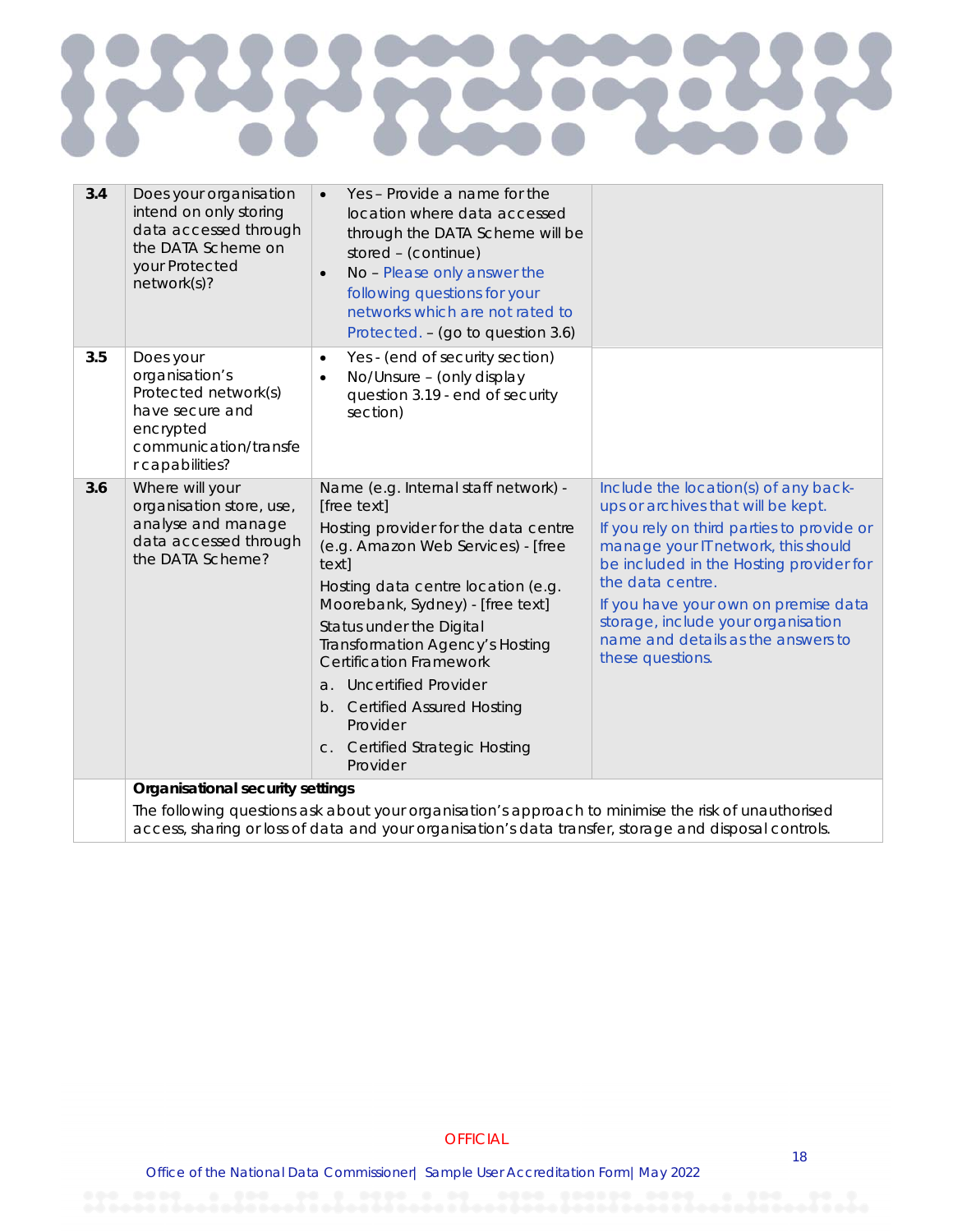## $\boldsymbol{\Sigma}$ IC

| 3.7 | Which of the following | $\Box$ | Information classification                                                                                                              |  |
|-----|------------------------|--------|-----------------------------------------------------------------------------------------------------------------------------------------|--|
|     | are in place in your   |        | markings                                                                                                                                |  |
|     | organisation?          | □      | Security risk owners, stewards or                                                                                                       |  |
|     |                        |        | managers                                                                                                                                |  |
|     |                        | П      | Security policy or plan                                                                                                                 |  |
|     |                        | $\Box$ | ICT Security policy or plan                                                                                                             |  |
|     |                        | □      | Security investigation and                                                                                                              |  |
|     |                        |        | response plan or processes<br>Security incident monitoring plan                                                                         |  |
|     |                        | □      |                                                                                                                                         |  |
|     |                        | □      | Security incident response plan                                                                                                         |  |
|     |                        | □      | Security governance for<br>contracted goods and service<br>providers (e.g. standard clauses<br>about access or breach<br>notifications) |  |
|     |                        | □      | Security reporting processes (e.g.<br>concerning or unexplained<br>behaviour from colleagues)                                           |  |
|     |                        | □      | Specific role responsible for<br>security (e.g. Chief Security<br>Officer)                                                              |  |
|     |                        | □      | Security assurance and review<br>processes                                                                                              |  |
|     |                        | u      | Security committee or forum                                                                                                             |  |
|     |                        | □      | Security risk management<br>framework                                                                                                   |  |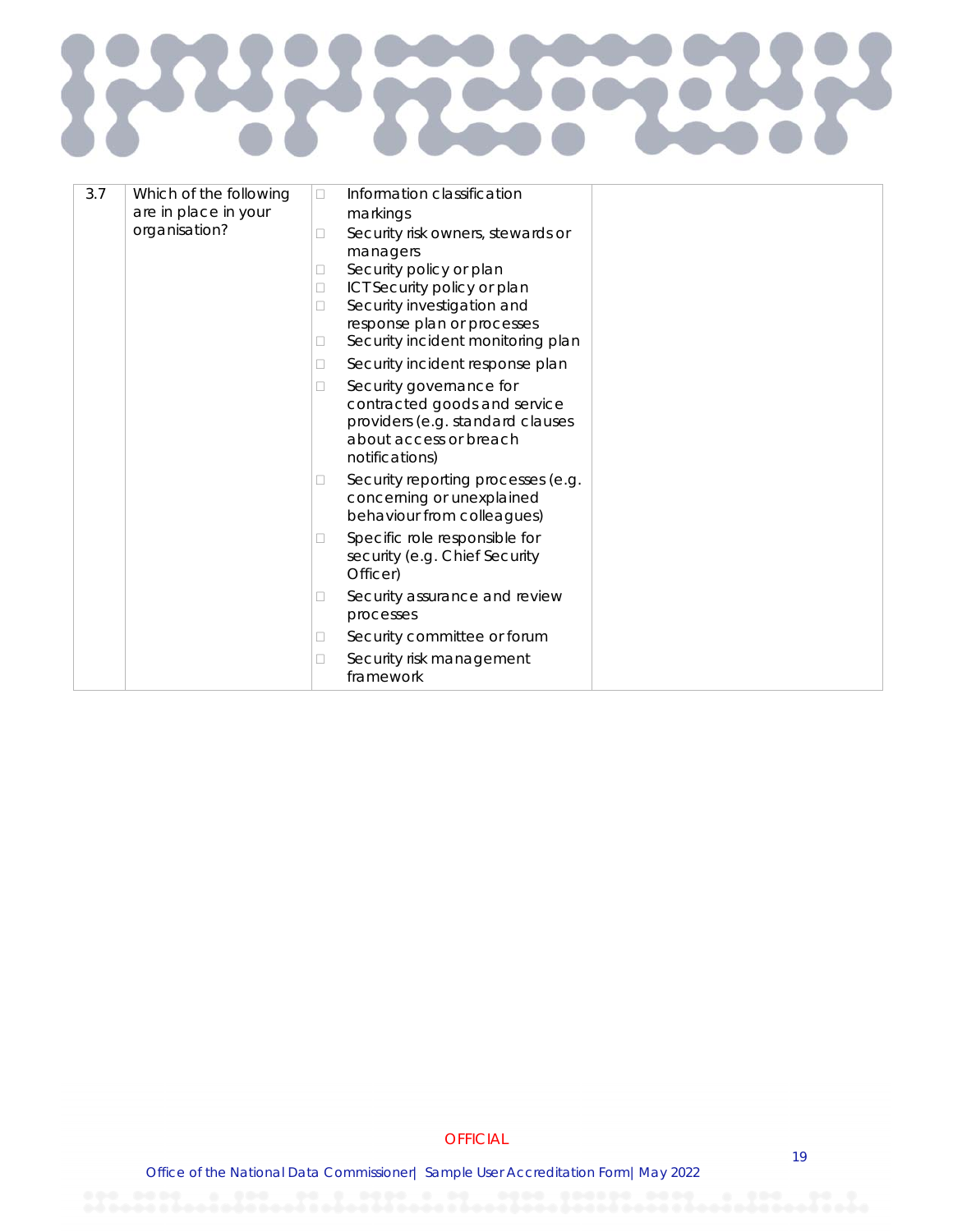# J.

| 3.8 | Which of the following<br>has your organisation<br>been assessed against |        |                                                                                                                          |                                                                                                                                                                                | $\Box$ | Protective Security Framework<br>Maturity Self-Assessment - [free<br>text1 | For each selected, please include a<br>brief assessment outcome in the<br>associated free text field. |
|-----|--------------------------------------------------------------------------|--------|--------------------------------------------------------------------------------------------------------------------------|--------------------------------------------------------------------------------------------------------------------------------------------------------------------------------|--------|----------------------------------------------------------------------------|-------------------------------------------------------------------------------------------------------|
|     | in the last 12 months or<br>is a part of currently?                      | $\Box$ | <b>Essential Eight Maturity</b><br>Assessment - [free text]                                                              | For example, a summary of the<br>assessment outcome for the Essential                                                                                                          |        |                                                                            |                                                                                                       |
|     |                                                                          | □      | Information Security Registered<br><b>Assessor Program Assessment -</b>                                                  | <b>Eight Maturity Assessment would</b><br>include the Maturity Level achieved.                                                                                                 |        |                                                                            |                                                                                                       |
|     |                                                                          |        | [free text]                                                                                                              | * ACSC partner - The ACSC Partnership                                                                                                                                          |        |                                                                            |                                                                                                       |
|     |                                                                          | Ц      | Australian Competition and<br><b>Consumer Commissioner</b><br>Consumer Data Right<br>Accreditation - [free text]         | Program enables Australian<br>organisations and individuals to<br>engage with the ACSC and fellow<br>partners, drawing on collective                                           |        |                                                                            |                                                                                                       |
|     |                                                                          | □      | <b>Information Security</b><br>Management System<br>(ISMS)/Organisational Protective<br>Security Framework - [free text] | understanding, experience, skills and<br>capability to lift cyber resilience across<br>the Australian economy.                                                                 |        |                                                                            |                                                                                                       |
|     |                                                                          | П      | ISO27001:2013 Information<br>Security Management (ISMS) -<br>[free text]                                                 |                                                                                                                                                                                |        |                                                                            |                                                                                                       |
|     |                                                                          | □      |                                                                                                                          | NIST SP 800-37 Rev. 2, Risk<br>Management Framework for<br>Information Systems and<br>Organisations: A System Life<br>Cycle Approach for Security and<br>Privacy - [free text] |        |                                                                            |                                                                                                       |
|     |                                                                          | □      | Payment Card Industry Data<br>Security Standard - [free text]                                                            |                                                                                                                                                                                |        |                                                                            |                                                                                                       |
|     |                                                                          | □      | ACSC partner* - please describe<br>explain your partnership level<br>[what level]                                        |                                                                                                                                                                                |        |                                                                            |                                                                                                       |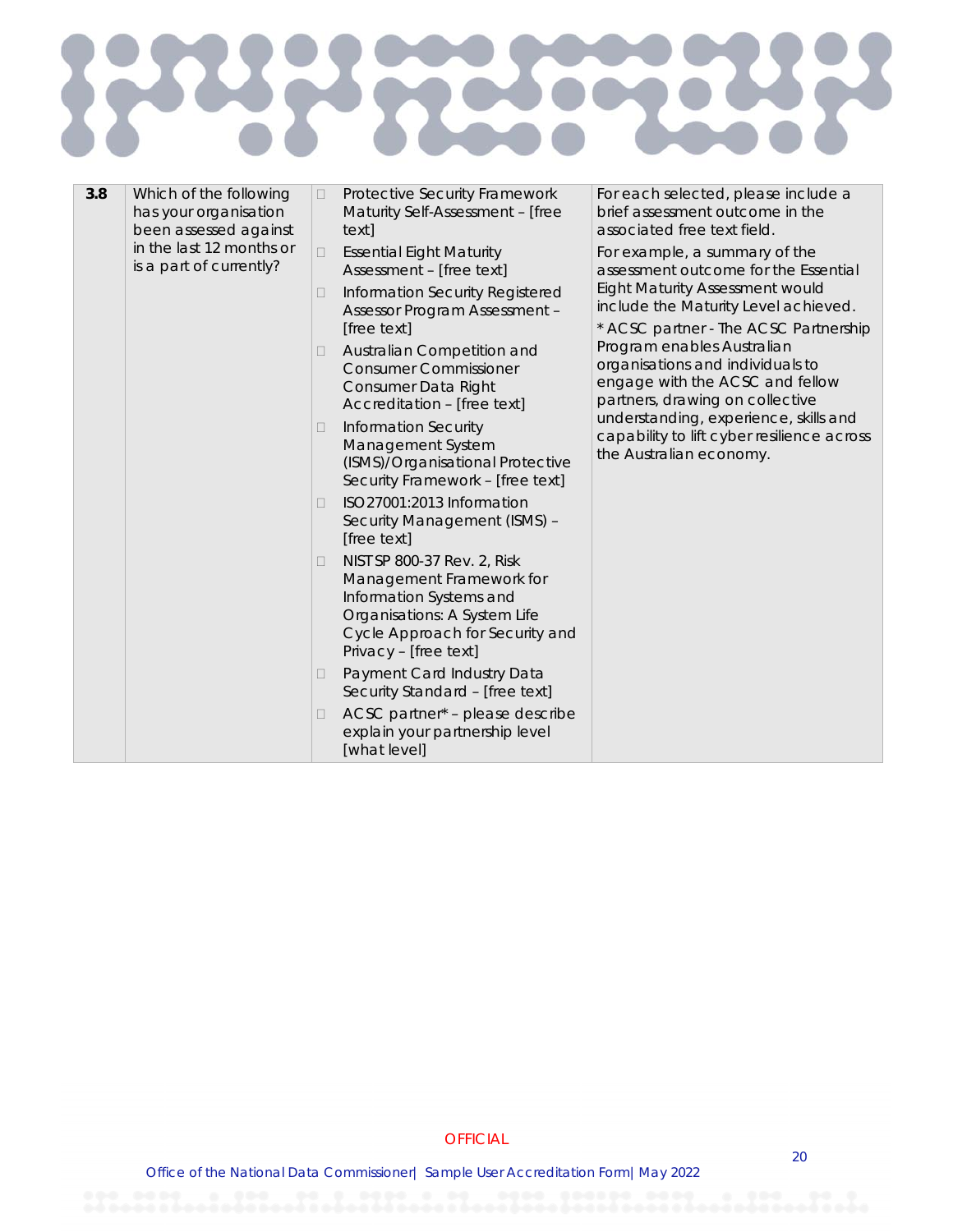

| 3.9  | What physical security<br>settings are in place in<br>your organisation?                           | $\Box$<br>0<br>П<br>$\Box$<br>П<br>п<br>□<br>□<br>П<br>П<br>П | Restricted building access (e.g.<br>keys, swipe access or sign-in)<br>Restricted visitor access (e.g.<br>sign-in and escort)<br>Lockable offices<br>Secure storage facilities (e.g.<br>locked cabinets)<br>Restricted access to server and<br>communications rooms<br>Separation of workspaces (e.g.<br>privacy screens or cubicles)<br>Permanent security presence<br>(e.g. patrols and monitoring)<br>Remote or teleworking<br>arrangements<br>Closed-circuit television (CCTV)<br>Automatic removal of<br>individuals' physical access after<br>cessation with organisation<br>Other (Comment) - [free text] | If your organisation has multiple<br>physical locations, only include<br>measures which are applicable across<br>all locations. |
|------|----------------------------------------------------------------------------------------------------|---------------------------------------------------------------|-----------------------------------------------------------------------------------------------------------------------------------------------------------------------------------------------------------------------------------------------------------------------------------------------------------------------------------------------------------------------------------------------------------------------------------------------------------------------------------------------------------------------------------------------------------------------------------------------------------------|---------------------------------------------------------------------------------------------------------------------------------|
| 3.10 | What application<br>controls for workstations<br>and servers are in place<br>in your organisation? | $\Box$<br>П<br>$\Box$<br>$\Box$<br>$\Box$                     | Organisation approved<br>application control rule sets (e.g.<br>restrictions on executables,<br>software libraries scripts, installers,<br>compiled HTML, HTML<br>applications, control panel<br>applets and drivers)<br>Vendor recommended block<br>rules<br>Vendor recommended driver<br>block rules<br>Validation of application control<br>rule sets at least annually<br>Other (Comment) - [free text]                                                                                                                                                                                                     |                                                                                                                                 |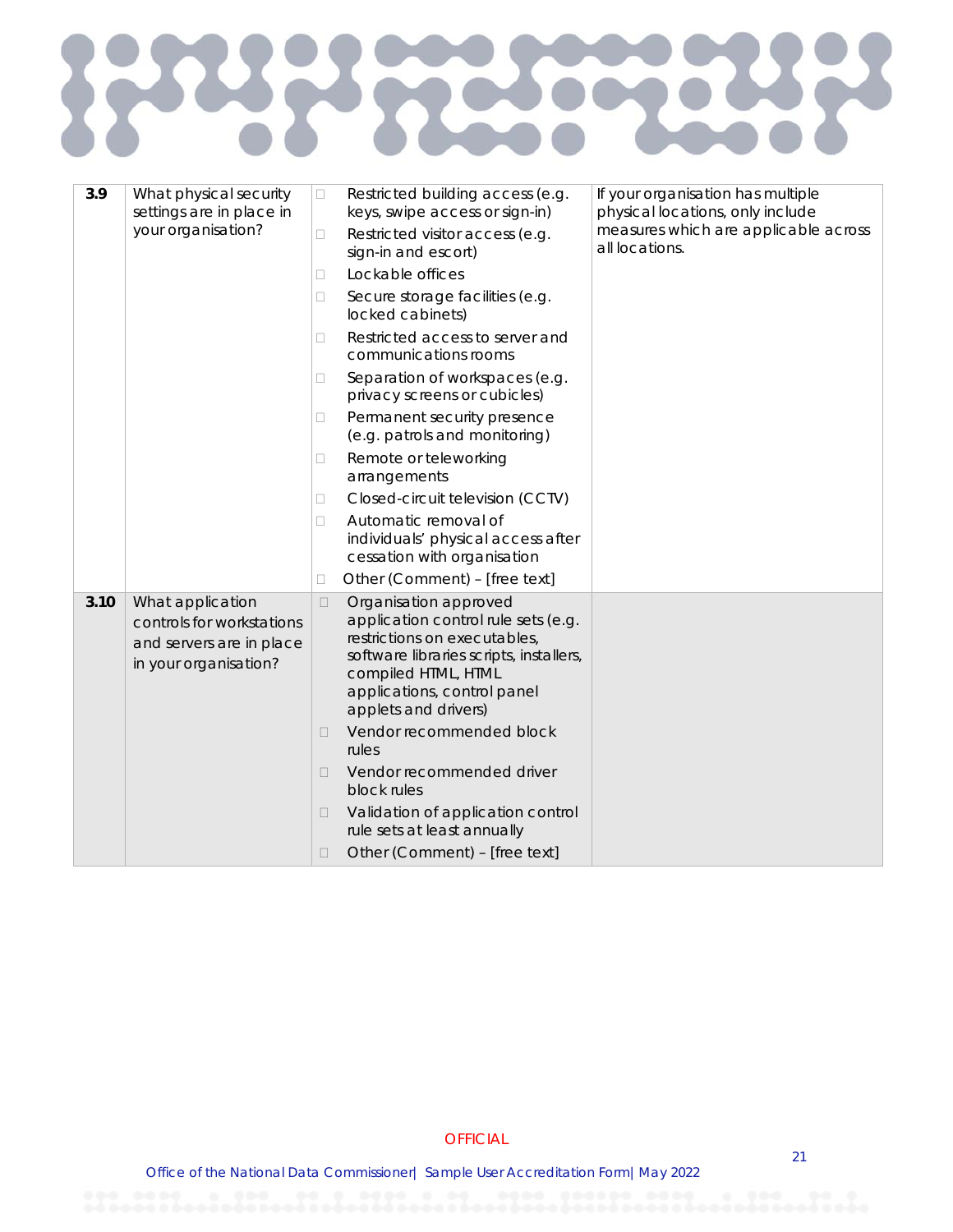| 3.11 | What application<br>patching controls are in<br>place in your<br>organisation?      | $\Box$ | Application of security patches,<br>updates or vendor mitigations in<br>internet-facing application<br>services                           |  |
|------|-------------------------------------------------------------------------------------|--------|-------------------------------------------------------------------------------------------------------------------------------------------|--|
|      |                                                                                     | □      | Application of security patches,<br>updates or vendor mitigations for<br>software, browsers, emails and<br>security products              |  |
|      |                                                                                     | Ш      | Application of security patches,<br>updates or vendor mitigations for<br>other applications                                               |  |
|      |                                                                                     | 0      | Vulnerability scans for internet-<br>facing services daily                                                                                |  |
|      |                                                                                     | Ц      | Vulnerability scans for software,<br>browsers, emails and security<br>products at least weekly                                            |  |
|      |                                                                                     | Ш      | Vulnerability scans for other<br>applications at least fortnightly                                                                        |  |
|      |                                                                                     | □      | Applications are removed when<br>no longer supported by vendors                                                                           |  |
|      |                                                                                     | $\Box$ | Other (Comment) - [free text]                                                                                                             |  |
| 3.12 | What operating system<br>patching controls are in<br>place in your<br>organisation? | $\Box$ | Application of operating system<br>security patches, updates or<br>vendor mitigations for internet-<br>facing services                    |  |
|      |                                                                                     | u      | Application of operating system<br>security patches, updates or<br>vendor mitigations for<br>workstation, services and network<br>devices |  |
|      |                                                                                     | $\Box$ | Vulnerability scans for operating<br>system internet-facing services<br>daily                                                             |  |
|      |                                                                                     | $\Box$ | Vulnerability scans for<br>workstations, services and<br>network devices at least weekly                                                  |  |
|      |                                                                                     | $\Box$ | Latest or previous release of<br>operating systems used for<br>workstations, servers and network<br>devices                               |  |
|      |                                                                                     | □      | Operating systems that are no<br>longer supported by vendors are<br>replaced                                                              |  |
|      |                                                                                     |        | Other (Comment) - [free text]                                                                                                             |  |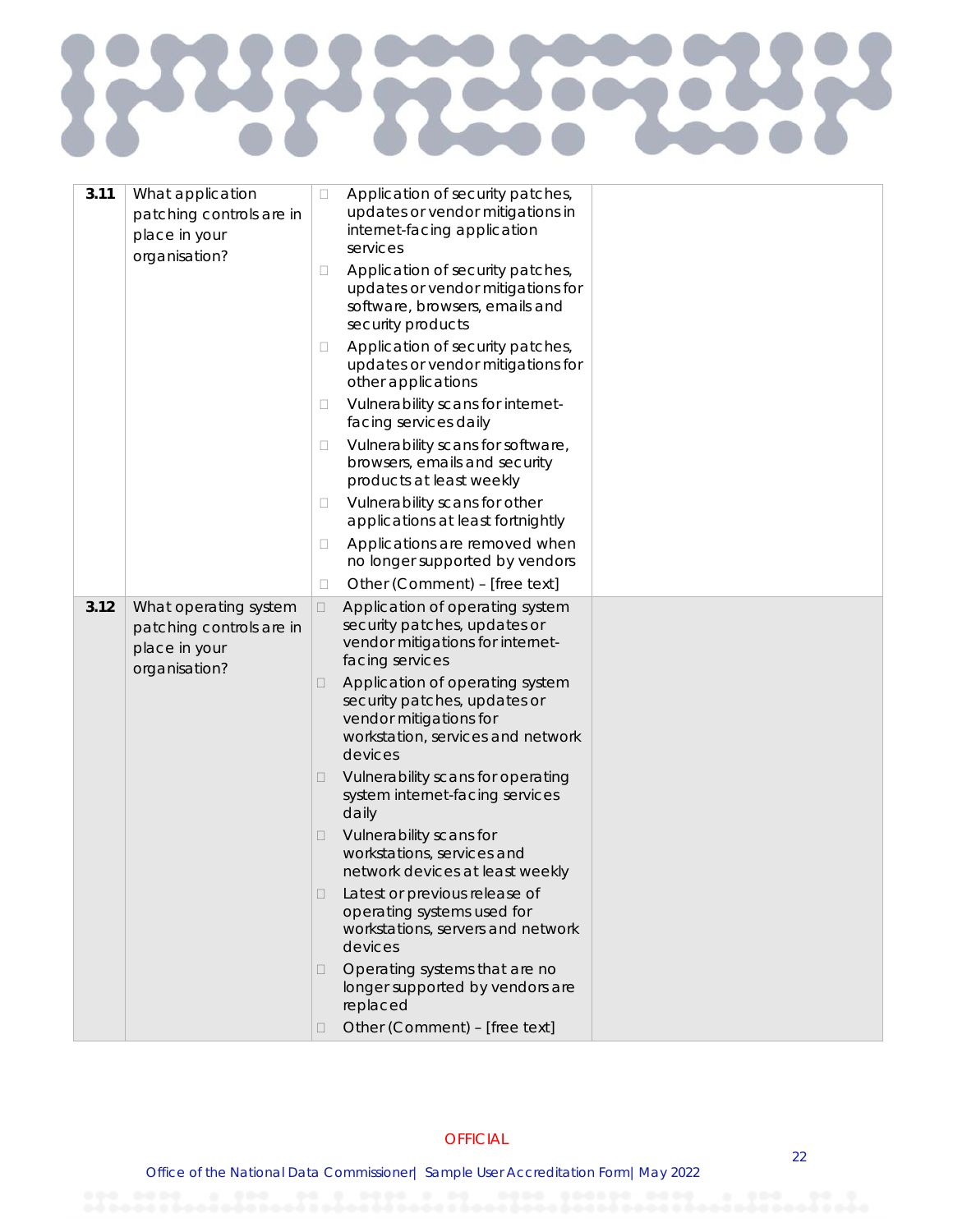| 3.13 | What user application<br>hardening controls are<br>in place in your | $\Box$ | Users cannot change web<br>browser or software security<br>settings                                       |  |
|------|---------------------------------------------------------------------|--------|-----------------------------------------------------------------------------------------------------------|--|
|      | organisation?                                                       | 0      | Web browsers do not process<br>Java from the internet                                                     |  |
|      |                                                                     | 0      | Web browsers do not process<br>advertisements from the internet                                           |  |
|      |                                                                     | 0      | <b>Blocked PowerShell script</b><br>executions are logged                                                 |  |
|      |                                                                     | 0      | Vendor or Australian Cyber<br>Security Centre hardening<br>guidance on web browsers is<br>implemented     |  |
|      |                                                                     | □      | Vendor or Australian Cyber<br>Security Centre hardening<br>guidance on Microsoft Office is<br>implemented |  |
|      |                                                                     | O      | Vendor or Australian Cyber<br>Security Centre hardening<br>guidance on PDF software is<br>implemented     |  |
|      |                                                                     | □      | Other (Comment) - [free text]                                                                             |  |
| 3.14 | What setting<br>configuration controls                              | $\Box$ | Users cannot change macro<br>security settings                                                            |  |
|      | are in place in your<br>organisation?                               | $\Box$ | Macros are disabled where not<br>required                                                                 |  |
|      |                                                                     | $\Box$ | Macros originating from internet<br>files are blocked                                                     |  |
|      |                                                                     | □      | Macros can only execute when<br>originating from a trusted source                                         |  |
|      |                                                                     | $\Box$ | Macro antivirus scanning is<br>enabled                                                                    |  |
|      |                                                                     | 0      | Macros are blocked from making<br>Win32 API calls                                                         |  |
|      |                                                                     | $\Box$ | Macro executions are logged                                                                               |  |
|      |                                                                     | $\Box$ | Management of macros is<br>restricted to privileged users                                                 |  |
|      |                                                                     | $\Box$ | Trusted publishers are validated<br>at least annually                                                     |  |
|      |                                                                     | $\Box$ | Other (Comment) - [free text]                                                                             |  |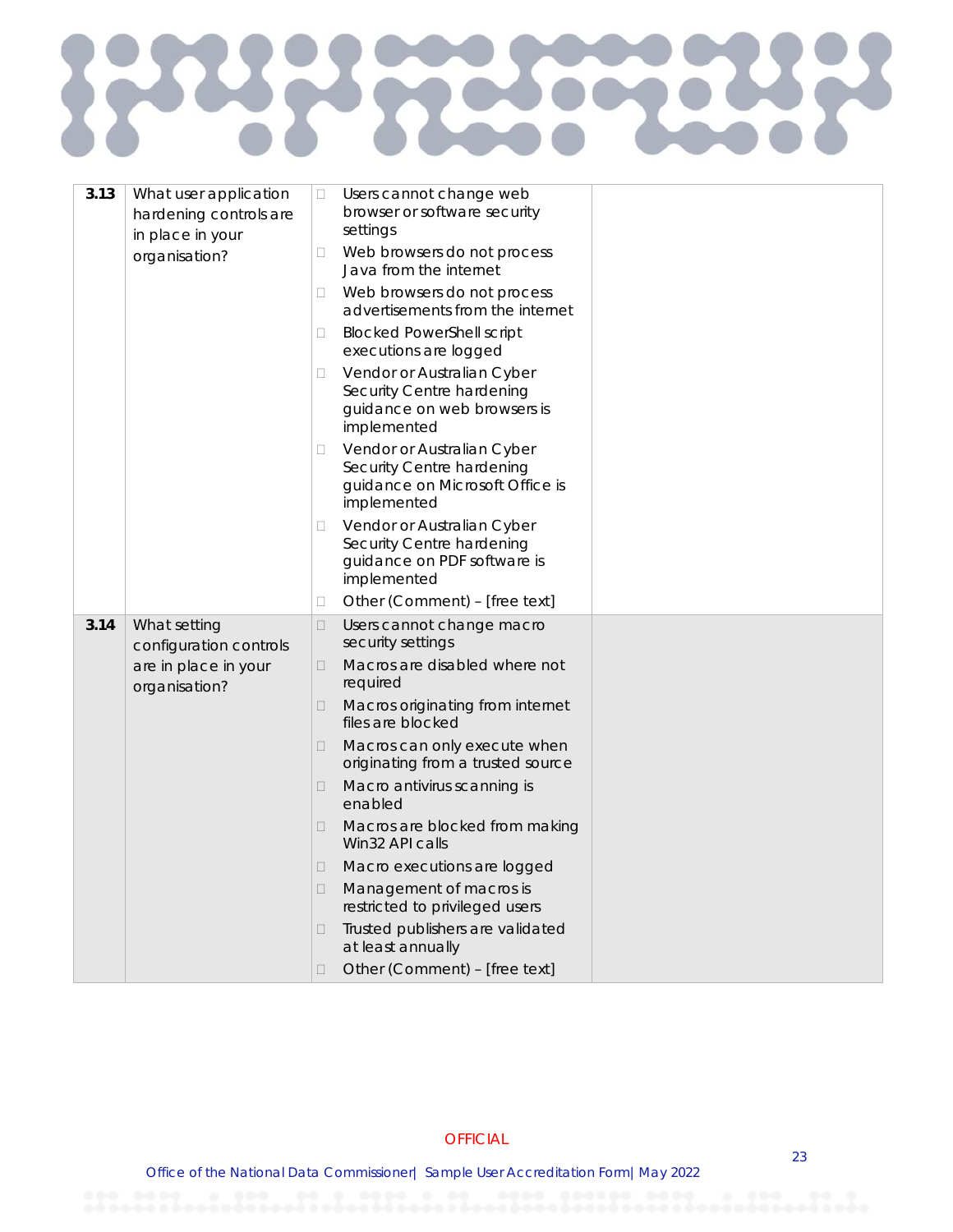## 2223 E  $\zeta$

| 3.15 | What restrictions on<br>administrative privileges<br>are in place in your | $\Box$ | Separate privileged and<br>unprivileged operating<br>environments                                                          |  |
|------|---------------------------------------------------------------------------|--------|----------------------------------------------------------------------------------------------------------------------------|--|
|      | organisation?                                                             | 0      | Unprivileged accounts cannot<br>log on to privileged operating<br>environments                                             |  |
|      |                                                                           | Ш      | Privileged accounts cannot log<br>on to unprivileged operating<br>environments (excluding local<br>administrator accounts) |  |
|      |                                                                           | O      | Validation of privileged access<br>requests                                                                                |  |
|      |                                                                           | П      | Multi-factor authentication for<br>privileged users                                                                        |  |
|      |                                                                           | 0      | Privileged accounts can only<br>access what their duties require                                                           |  |
|      |                                                                           | □      | Privileged accounts are<br>prevented from accessing the<br>internet (excluding privileged<br>service accounts)             |  |
|      |                                                                           | □      | Automatic suspension of<br>privileged accounts after a<br>period/inactivity                                                |  |
|      |                                                                           | O      | Revalidation requirements for<br>privileged accounts after a<br>period                                                     |  |
|      |                                                                           | u      | Privileged account access is<br>logged                                                                                     |  |
|      |                                                                           | п      | Privileged account and group<br>changes are logged                                                                         |  |
|      |                                                                           | □      | Use of jump servers for<br>administrative activities                                                                       |  |
|      |                                                                           | п      | Other (Comment) - [free text]                                                                                              |  |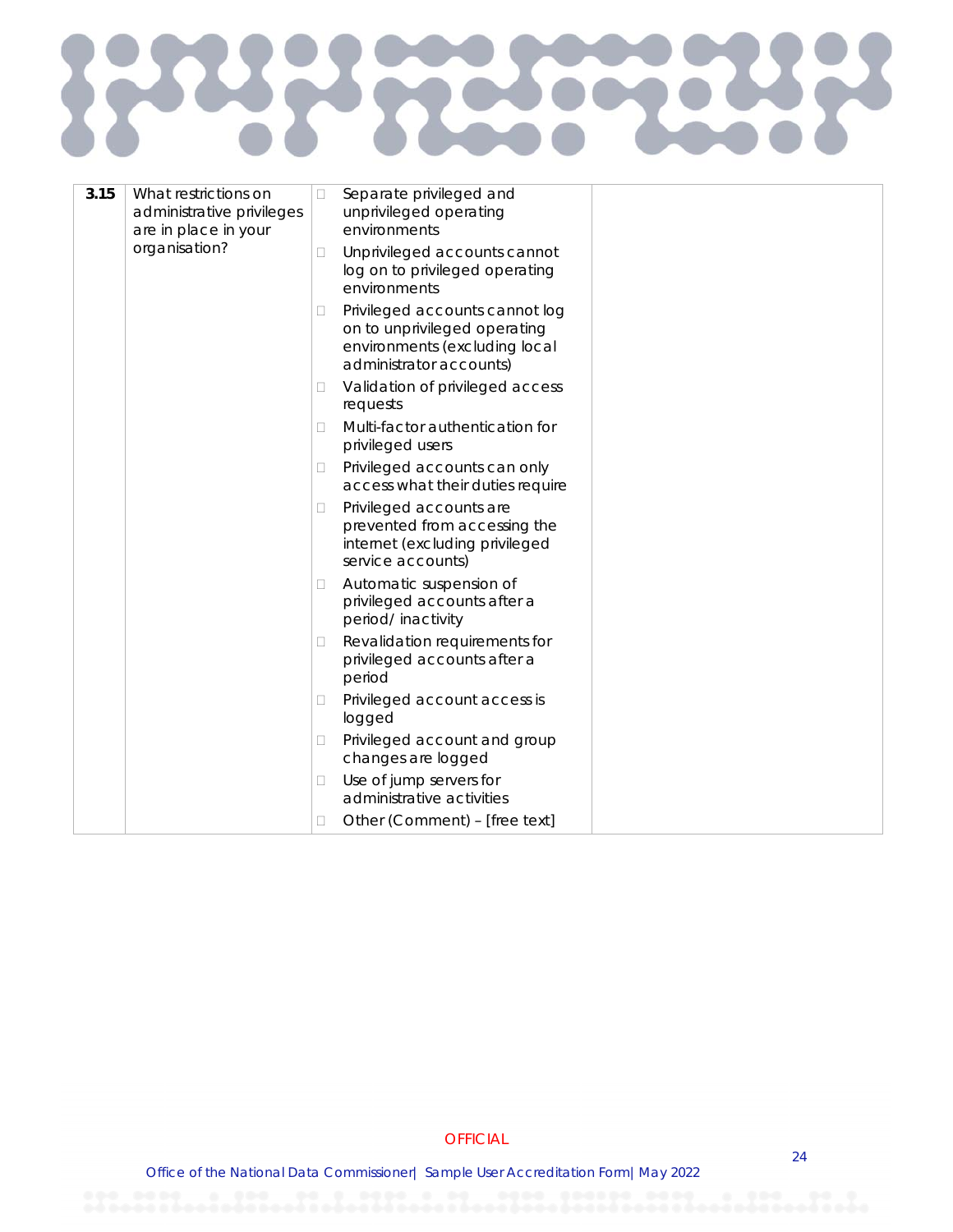## **RANGE** E

| 3.16 | What user restrictions<br>and authentication<br>arrangements are in<br>place in your<br>organisation? | Access control lists<br>$\Box$<br>Unique access/logins<br>$\Box$<br>Automatic removal of user<br>$\Box$<br>accounts after cessation with<br>organisation<br>User accounts can only access<br>$\Box$<br>what their duties require<br>Automatic suspension of user<br>0<br>accounts after a period/inactivity<br>Revalidation requirements for user<br>0<br>accounts after a period<br>Multi-factor authentication for<br>0<br>users<br>Multi-factor authentication for<br>$\Box$<br>users accessing important data<br>repositories<br>Validation of requests for access<br>0<br>to data (e.g. need-to-know)<br>Verifier impersonation resistant<br>0<br>multi-factor authentication<br>Access attempts are logged<br>0<br>Other (Comment) - [free text]<br>$\Box$ |  |
|------|-------------------------------------------------------------------------------------------------------|------------------------------------------------------------------------------------------------------------------------------------------------------------------------------------------------------------------------------------------------------------------------------------------------------------------------------------------------------------------------------------------------------------------------------------------------------------------------------------------------------------------------------------------------------------------------------------------------------------------------------------------------------------------------------------------------------------------------------------------------------------------|--|
| 3.17 | What incident response<br>arrangements are in<br>place in your<br>organisation?                       | Intrusion detection and<br>0<br>prevention policy<br>Trusted insider detection and<br>0<br>prevention plan<br>Security personnel have access<br>$\Box$<br>to sufficient tools to monitor for<br>compromise<br>Data access is restricted when a<br>□<br>spill occurs<br>Infected systems are isolated,<br>□<br>scanned and the infection<br>removed<br>Incident support is available 24x7<br>Ω<br>Timely post-incident analysis is<br>□<br>undertaken<br>Cyber security incidents are<br>$\Box$<br>reported to the ACSC<br>Other (Comment) - [free text]<br>□                                                                                                                                                                                                     |  |

**OFFICIAL**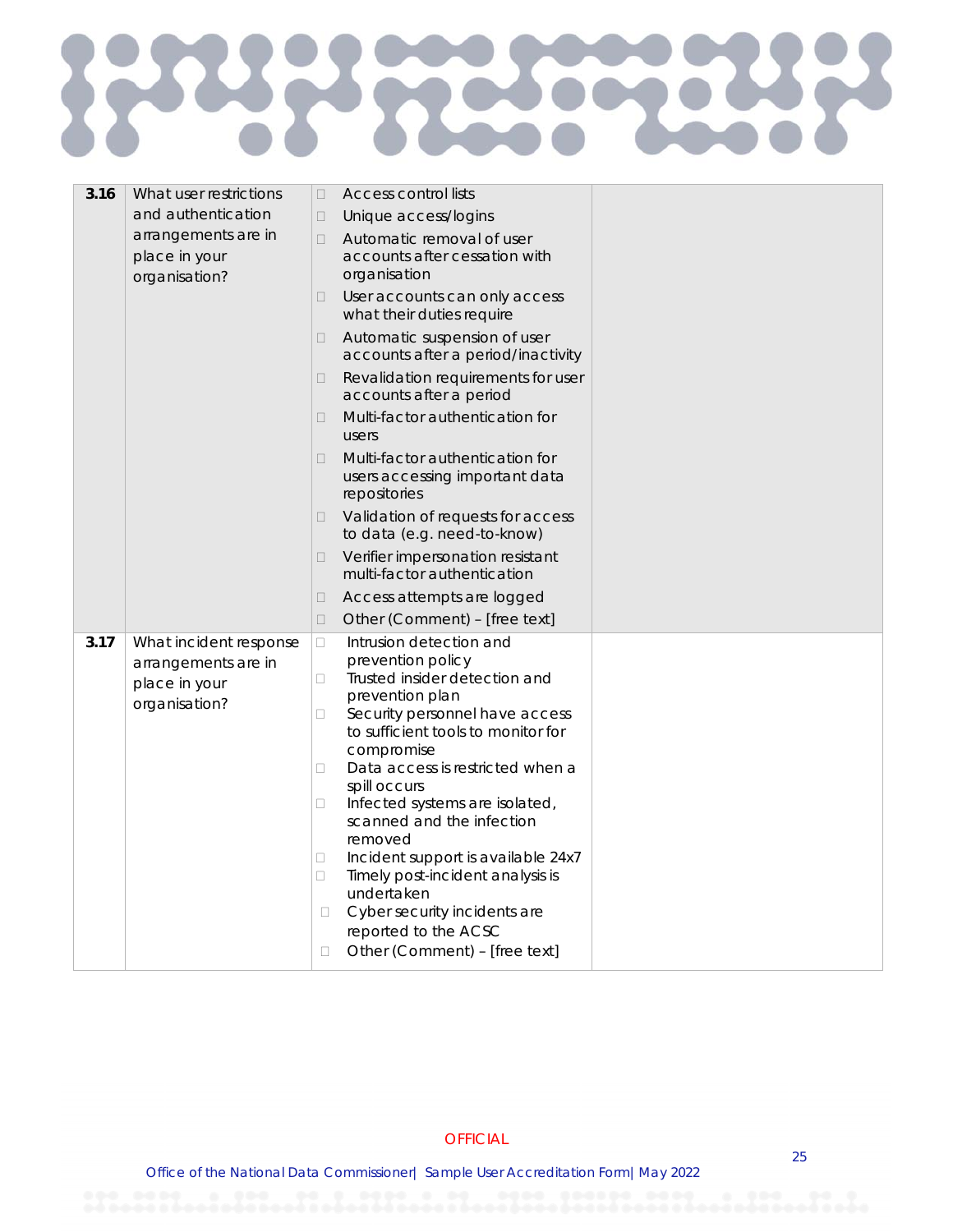| 3.18 | What ICT equipment<br>management<br>processes are in place<br>in your organisation? | Physical destruction of IT media<br>$\Box$<br>Device management and<br>$\Box$<br>maintenance program (e.g.<br>hardware repair or equipment<br>register)<br>ICT equipment sanitisation and<br>□<br>disposal management program<br>including processes and<br>procedures and assurances<br>Data and archiving disposal<br>□<br>processes, procedures and<br>assurances<br>MFD print drums, printer ribbons<br>□<br>are destroyed at end of use<br>USB and peripheral ports are<br>□<br>removed/disabled for users<br>Exit settings on clipboard, screen<br>□<br>captures, USB devices are locked<br>while using applications<br>External storage units are<br>$\Box$<br>encrypted, secured and<br>password protected when not in<br>use<br>Other (Comment) - [free text]<br>$\Box$ |  |
|------|-------------------------------------------------------------------------------------|----------------------------------------------------------------------------------------------------------------------------------------------------------------------------------------------------------------------------------------------------------------------------------------------------------------------------------------------------------------------------------------------------------------------------------------------------------------------------------------------------------------------------------------------------------------------------------------------------------------------------------------------------------------------------------------------------------------------------------------------------------------------------------|--|
| 3.19 | What cryptography<br>arrangements are in<br>place in your<br>organisation?          | Encryption of data at rest<br>$\Box$<br>Encryption of data in transit<br>$\Box$<br>Encryption software that has<br>$\Box$<br>completed an ASD<br>Cryptographic Evaluation<br>Use of ASD Approved<br>$\Box$<br>Cryptographic Algorithms<br>(AACA)<br>Use of ASD compliant High<br>$\Box$<br>Assurance Cryptographic<br>Equipment (HACE)<br>Use of ASD Approved<br>Cryptographic Protocols (AACP)<br>to communicate data<br>Separate and secure storage of<br>$\Box$<br>cryptographic equipment<br>Encryption key management,<br>Ш<br>including generating, using,<br>storing, archiving and deleting of<br>keys<br>Other (Comment) - [free text]<br>□                                                                                                                             |  |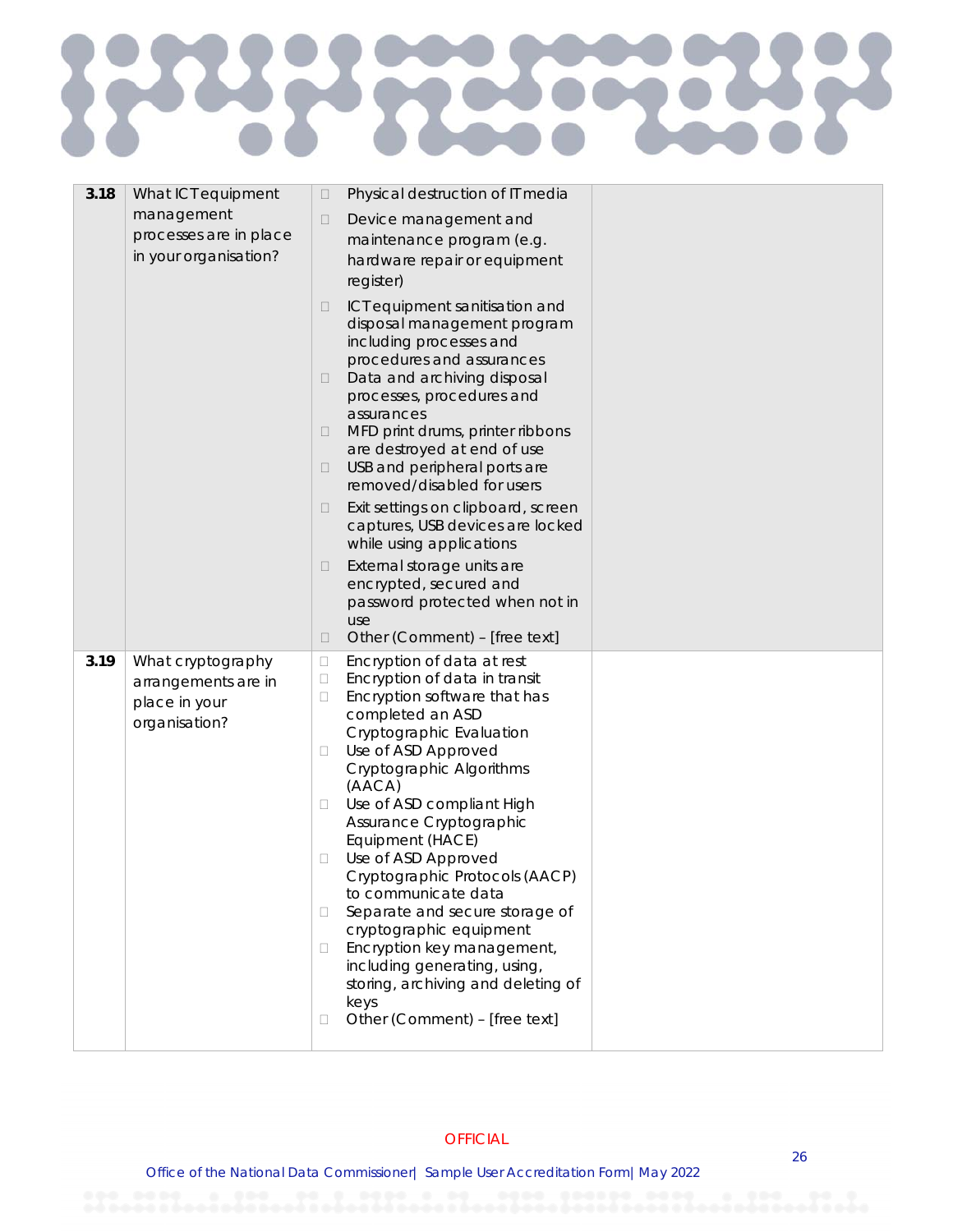

| 3.20 | Are your organisation's<br>data backups and<br>archives encrypted,<br>password protected<br>and physically<br>secured? | Yes<br>$\bullet$<br>No.<br>$\bullet$ |                                     |
|------|------------------------------------------------------------------------------------------------------------------------|--------------------------------------|-------------------------------------|
| 3.21 | Does your organisation                                                                                                 | Yes – [free text]                    | For example: secure data transfer   |
|      | have any other security                                                                                                | $\bullet$                            | protocol, cryptography, secure data |
|      | arrangements relevant                                                                                                  | <b>No</b>                            | warehouse, use of ACSC evaluated    |
|      | to data sharing?                                                                                                       | $\bullet$                            | products etc.                       |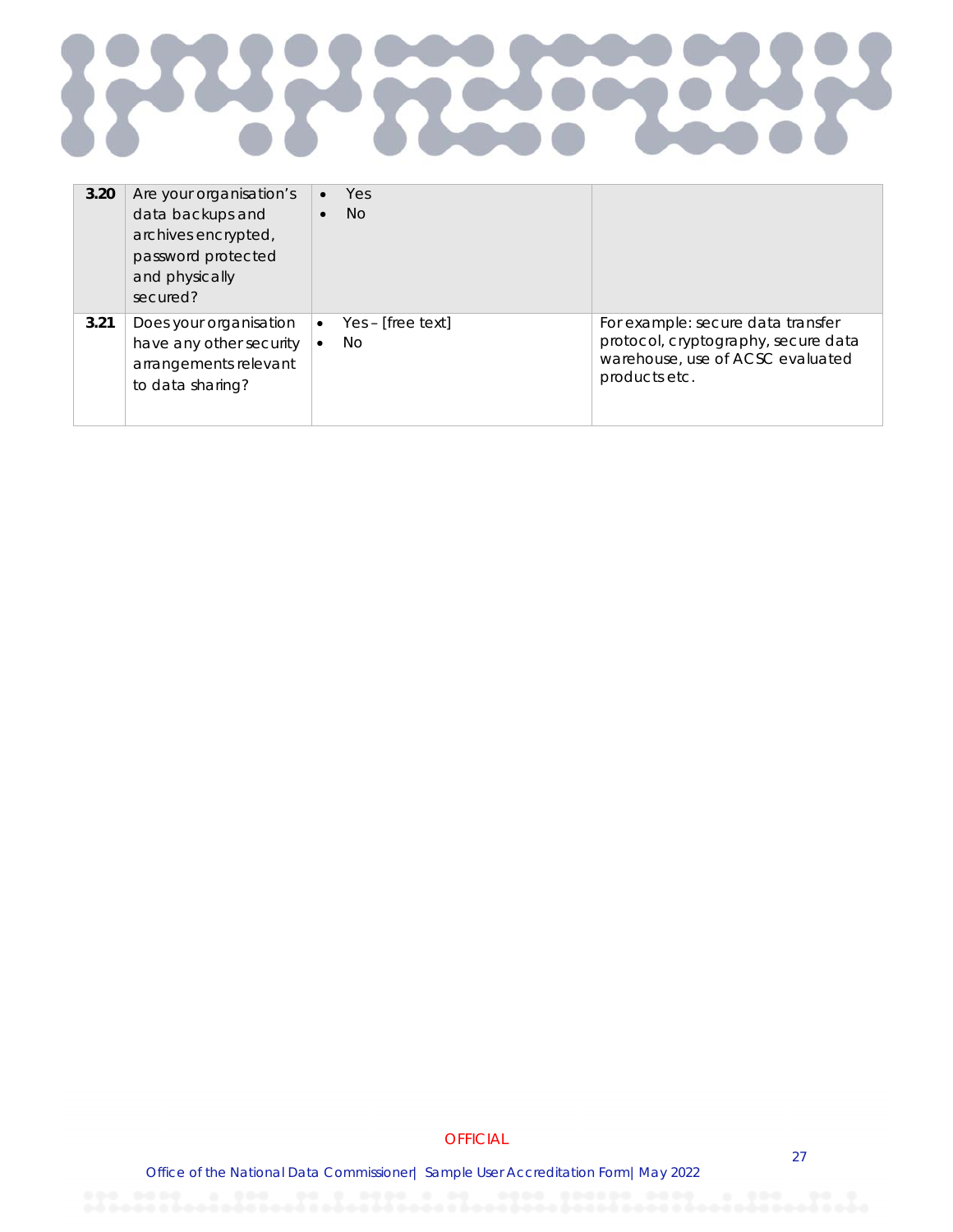#### Criterion 3: Skills and Capabilities

This section provides information about your organisation's:

- previous experience with seeking government data
- skills and capability to ensure the privacy, protection and appropriate use of data, and
- ability to manage risks in relation to privacy, protection and use of data.

We do not expect all organisations to necessarily have all elements covered in the questions below. Organisations have different data skills and capabilities according to the role that data plays in their organisation. There are opportunities in the questions to provide commentary about your data management practices to contextualise your responses.

| $\#$ | <b>Questions</b>                                                                        | <b>Response field</b>                                                                                                                                                                                                                                                                                                                                                                                                                                                                                                                                                                                                                                                                        | <b>Help text</b>                                                                                                                                                                                                                                                                                                                                                                                             |
|------|-----------------------------------------------------------------------------------------|----------------------------------------------------------------------------------------------------------------------------------------------------------------------------------------------------------------------------------------------------------------------------------------------------------------------------------------------------------------------------------------------------------------------------------------------------------------------------------------------------------------------------------------------------------------------------------------------------------------------------------------------------------------------------------------------|--------------------------------------------------------------------------------------------------------------------------------------------------------------------------------------------------------------------------------------------------------------------------------------------------------------------------------------------------------------------------------------------------------------|
|      | Organisational government data experience                                               |                                                                                                                                                                                                                                                                                                                                                                                                                                                                                                                                                                                                                                                                                              |                                                                                                                                                                                                                                                                                                                                                                                                              |
|      |                                                                                         |                                                                                                                                                                                                                                                                                                                                                                                                                                                                                                                                                                                                                                                                                              | The following question asks about your organisation's previous experience with seeking government data.                                                                                                                                                                                                                                                                                                      |
| 4.1  | Has your organisation<br>sought access to<br>government data in the<br>last five years? | Yes<br>$\bullet$<br><b>No</b><br>$\bullet$<br>If yes - What organisation did you<br>seek data from? - [free text]<br>Type of data sought<br>Economy (e.g. Labour,<br>$\Box$<br>Business, Industry, Financial)<br>Society (e.g. Population,<br>$\Box$<br>Migration, Culture, Health,<br>Education, Crime and<br>Justice, Disability, Aboriginal<br>and Torres Strait Islander<br>Peoples)<br>Environment (e.g. Land,<br>$\Box$<br>Water, Atmosphere,<br>Biodiversity)<br>Other (describe) [free text]<br>П<br>What was the data classified?<br>Unsure<br>Unofficial<br>Official<br>Official sensitive<br>Protected<br>Did the project go ahead?*<br>Yes<br><b>No</b><br>Comment - [free text] | We are seeking to understand if you<br>have experience with requesting<br>government data.<br>If your experience is extensive, provide<br>only the three most relevant projects,<br>prioritising Commonwealth<br>government data requests.<br>* Did the project go ahead? - A<br>request and refusal to access data will<br>not result in an automatic refusal of<br>accreditation under the DATA<br>Scheme. |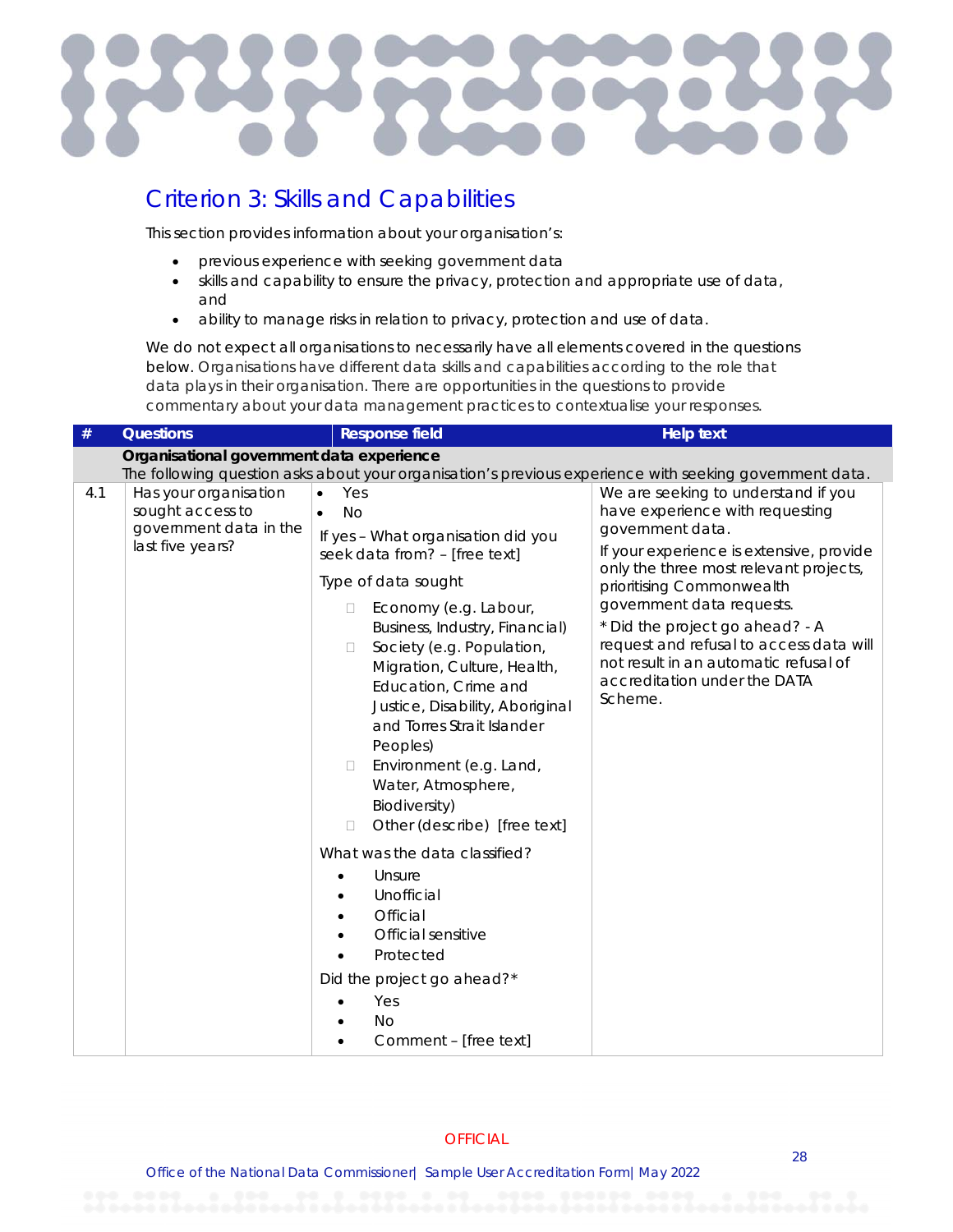## 525 E E

|            | Organisational skills and capabilities                                                                                                                                                                                          |                                                                                                                                                                                                                                                                                                                                                                                                                                                                                                                                                                                                                                                                                                                                                                                                                                                                                                   |                                                                                                                                                                                                                                      |  |  |
|------------|---------------------------------------------------------------------------------------------------------------------------------------------------------------------------------------------------------------------------------|---------------------------------------------------------------------------------------------------------------------------------------------------------------------------------------------------------------------------------------------------------------------------------------------------------------------------------------------------------------------------------------------------------------------------------------------------------------------------------------------------------------------------------------------------------------------------------------------------------------------------------------------------------------------------------------------------------------------------------------------------------------------------------------------------------------------------------------------------------------------------------------------------|--------------------------------------------------------------------------------------------------------------------------------------------------------------------------------------------------------------------------------------|--|--|
|            | The following questions ask about your organisation's skills and capability to ensure the privacy,<br>protection and appropriate use of data and ability to manage risks in relation to privacy, protection and<br>use of data. |                                                                                                                                                                                                                                                                                                                                                                                                                                                                                                                                                                                                                                                                                                                                                                                                                                                                                                   |                                                                                                                                                                                                                                      |  |  |
| 4.2<br>4.3 | What data roles does<br>your organisation<br>have?<br>Of the roles identified<br>above, what<br>percentage are<br>employed on a                                                                                                 | Data analyst - investigates data,<br>$\Box$<br>gathers insights and conveys<br>findings<br>Data broker - works with data<br>□<br>integration teams, report writers,<br>data analysts etc. to access the<br>data they need to meet their<br>objectives<br>Data engineer - gathers data,<br>Ц<br>organises and maintains<br>databases<br>Data manager - develops<br>□<br>systems, procedures and policies<br>for data management<br>Data scientist - applies statistical<br>$\Box$<br>techniques to data, gathers<br>insights and conveys findings<br>Data policy/governance -<br>$\Box$<br>defines standards and<br>management practice and assist<br>in governing the organisation's<br>data activities<br>Other (describe) - [free text]<br>□<br>A little $(0 - 15%)$<br>$\bullet$<br>Some (16 - 50%)<br>$\bullet$<br>Most (50 - 100%)<br>$\bullet$<br>Unsure (comment) [free text]<br>$\bullet$ | The terms used here may be different<br>to those used in your organisation.<br>We are seeking to understand<br>whether your organisation have<br>dedicated employees performing<br>data functions.<br>You may define your own terms. |  |  |
|            | casual/temporary/short<br>term basis?                                                                                                                                                                                           |                                                                                                                                                                                                                                                                                                                                                                                                                                                                                                                                                                                                                                                                                                                                                                                                                                                                                                   |                                                                                                                                                                                                                                      |  |  |
| 4.4        | Are any individuals in<br>those roles working<br>overseas?                                                                                                                                                                      | Yes<br><b>No</b><br>Comment (optional) [free text]                                                                                                                                                                                                                                                                                                                                                                                                                                                                                                                                                                                                                                                                                                                                                                                                                                                |                                                                                                                                                                                                                                      |  |  |
| 4.5        | Our staff can seek<br>guidance on data<br>analytics                                                                                                                                                                             | There is no formal<br>$\bullet$<br>organisational/support structure<br>(individuals check with<br>colleagues and external sources)<br>There is a centralised data<br>$\bullet$<br>analytics team within our<br>organisation<br>There is data expertise<br>$\bullet$<br>embedded across the<br>organisation                                                                                                                                                                                                                                                                                                                                                                                                                                                                                                                                                                                        |                                                                                                                                                                                                                                      |  |  |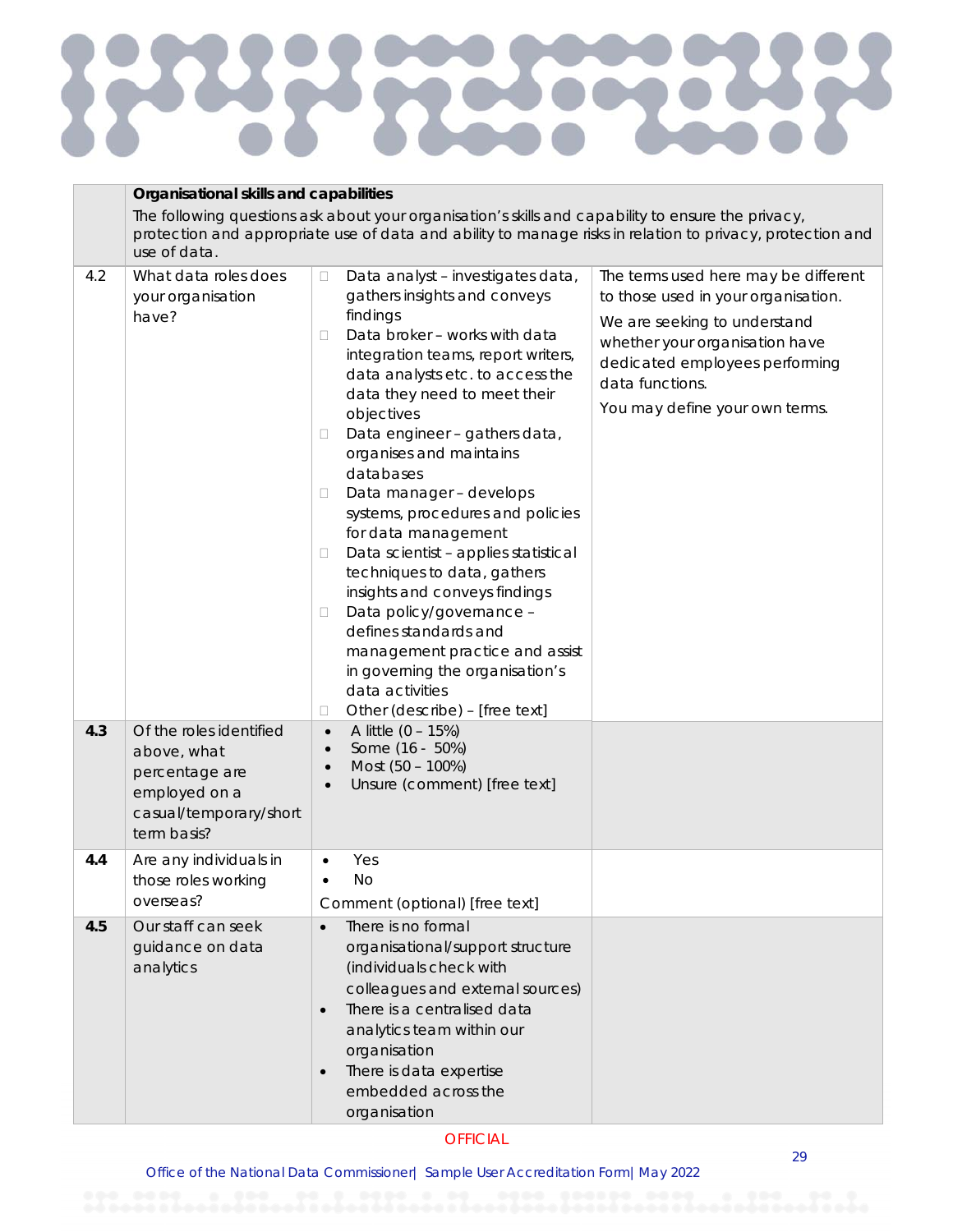|     |                                                                                                    | There are practices in place to<br>regularly review and perform<br>quality assurance of outputs,                                                                                                                                                                                                                                                                                                                                                                                                                                         |  |
|-----|----------------------------------------------------------------------------------------------------|------------------------------------------------------------------------------------------------------------------------------------------------------------------------------------------------------------------------------------------------------------------------------------------------------------------------------------------------------------------------------------------------------------------------------------------------------------------------------------------------------------------------------------------|--|
|     |                                                                                                    | although this may not be every<br>project                                                                                                                                                                                                                                                                                                                                                                                                                                                                                                |  |
|     |                                                                                                    | Comment (optional) [free text]                                                                                                                                                                                                                                                                                                                                                                                                                                                                                                           |  |
| 4.6 | We commonly<br>manipulate data using                                                               | Preparatory techniques such as<br>□<br>data cleaning and imputation<br>Transformative techniques such<br>□<br>as formatting and recodes<br>Confidentiality techniques such<br>□<br>as suppression and rounding<br>Other (describe) - [free text]<br>$\Box$                                                                                                                                                                                                                                                                               |  |
| 4.7 | We commonly analyse<br>data by                                                                     | Using outputs from data analysis<br>$\Box$<br>software packages<br>Producing meaningful<br>□<br>exploratory information about a<br>data set, such as summary<br>statistics and charts<br>Undertaking first order analysis on<br>$\Box$<br>a data set using techniques such<br>as hypothesis testing or linear<br>regression<br>Undertaking higher order analysis<br>$\Box$<br>on a data set using advanced<br>techniques like logistic regression,<br>ARIMA modelling or spatial<br>analysis<br>Other (describe) - [free text]<br>$\Box$ |  |
| 4.8 | We commonly<br>communicate and<br>describe data by                                                 | Describing the sorts of research<br>□<br>questions the data can help<br>answer<br>Giving meaning to the results of<br>$\Box$<br>any data analysis conducted<br>Producing clear and<br>□<br>understandable data<br>visualisations using the data<br>Conveying simple yet compelling<br>$\Box$<br>arguments to make changes<br>based on the data<br>Other (describe) - [free text]<br>□                                                                                                                                                    |  |
| 4.9 | What workforce<br>management<br>processes related to<br>data are in place in<br>your organisation? | Future skills planning<br>$\Box$<br>Ongoing support for capability<br>$\Box$<br>uplift<br>Funding professional<br>$\Box$<br>memberships                                                                                                                                                                                                                                                                                                                                                                                                  |  |
|     |                                                                                                    |                                                                                                                                                                                                                                                                                                                                                                                                                                                                                                                                          |  |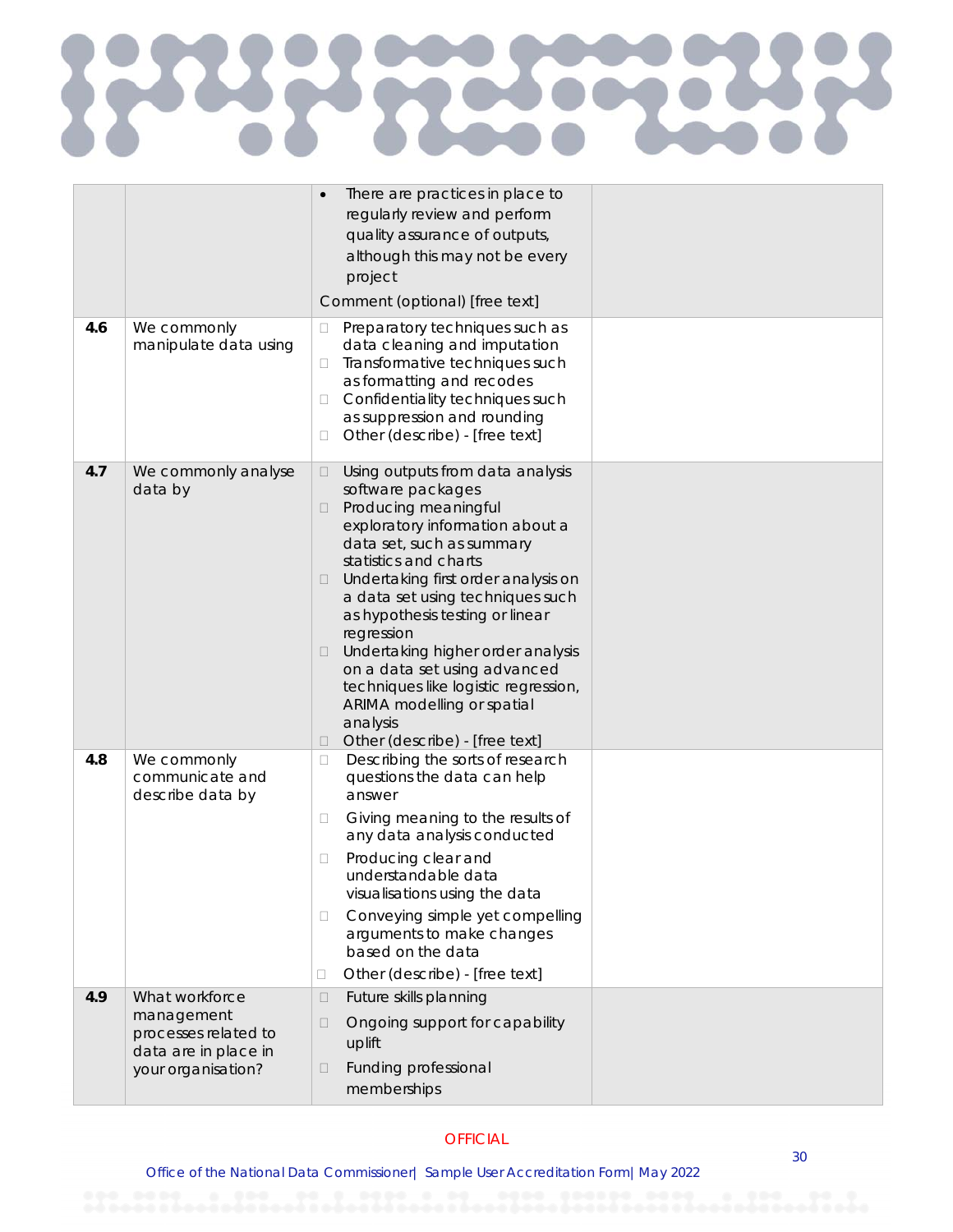# C L

|      |                                  | Other (describe) - [free text]<br>$\Box$ |                                                                               |
|------|----------------------------------|------------------------------------------|-------------------------------------------------------------------------------|
| 4.10 | What workforce vetting           | Identity check*<br>$\Box$                | Only select those that apply to all                                           |
|      | processes are in place           | Reference checks<br>$\Box$               | employees.                                                                    |
|      | in your organisation?            | Qualification verification<br>П          | *Identity check - Identity checks                                             |
|      |                                  | Citizenship check<br>$\Box$              | should be Australian Standard AS                                              |
|      |                                  | Police check<br>□                        | 48112006 (Employment screening)                                               |
|      |                                  | Financial background check<br>□          | and the Standards Australia                                                   |
|      |                                  | Security clearance* requirements<br>□    | publication HB 323-2007 (Employment                                           |
|      |                                  | Conflict of Interest* and/or anti-<br>□  | screening handbook).                                                          |
|      |                                  | fraud policies including                 | *Security clearance - Security                                                |
|      |                                  | association or affiliation with a        | clearances should be monitored if                                             |
|      |                                  | government, political party,             | roles change.                                                                 |
|      |                                  | government owned enterprise,             | *Conflict of interest - There should be                                       |
|      |                                  | military or police organisation in a     | mechanisms to retest conflict of                                              |
|      |                                  | country other than Australia             | interest for discrete projects the                                            |
|      |                                  | Other (describe) - [free text]<br>□      | organisation manages.                                                         |
| 4.11 | What learning,                   | Name of offering - [free text]           | Please provide information on the                                             |
|      | development or                   | Description of what it covers - [free    | training available to staff regarding                                         |
|      | training related to data         | text]                                    | data, including data analysis, data                                           |
|      | does your organisation<br>offer? | How is it presented?                     | ethics, privacy awareness, security                                           |
|      |                                  | Self-directed learning<br>$\bullet$      | awareness, security, cyber security,<br>records management, data handling,    |
|      |                                  | Facilitated learning, either face-       | risk management, fraud, and foreign                                           |
|      |                                  | to-face or face-to-screen                | interference.                                                                 |
|      |                                  | <b>Blended model</b>                     |                                                                               |
|      |                                  | Is it mandatory?                         | If your learning, development and<br>training offerings are extensive, please |
|      |                                  | Yes - all staff                          | limit responses to the 10 most relevant                                       |
|      |                                  | Yes - identified staff                   | offerings across the organisation.                                            |
|      |                                  | <b>No</b>                                | Please consider which offerings would                                         |
|      |                                  | How is it reviewed/updated?              | support your responses to other<br>questions in this form.                    |
|      |                                  | It is not periodically reviewed and      | If you have more than 10, please                                              |
|      |                                  | updated                                  | provide the name of                                                           |
|      |                                  | It is periodically reviewed and          | additional/specialist/subject area                                            |
|      |                                  | updated although there is no             | offerings.                                                                    |
|      |                                  | engagement by staff in the               |                                                                               |
|      |                                  | review                                   |                                                                               |
|      |                                  | It is periodically reviewed and          |                                                                               |
|      |                                  | updated by a governance                  |                                                                               |
|      |                                  | body/targeted group                      |                                                                               |
|      |                                  | It is periodically reviewed and          |                                                                               |
|      |                                  | updated and the organisation is          |                                                                               |
|      |                                  | invited to participate in the            |                                                                               |
|      |                                  | review/able to provide feedback          |                                                                               |
|      |                                  |                                          |                                                                               |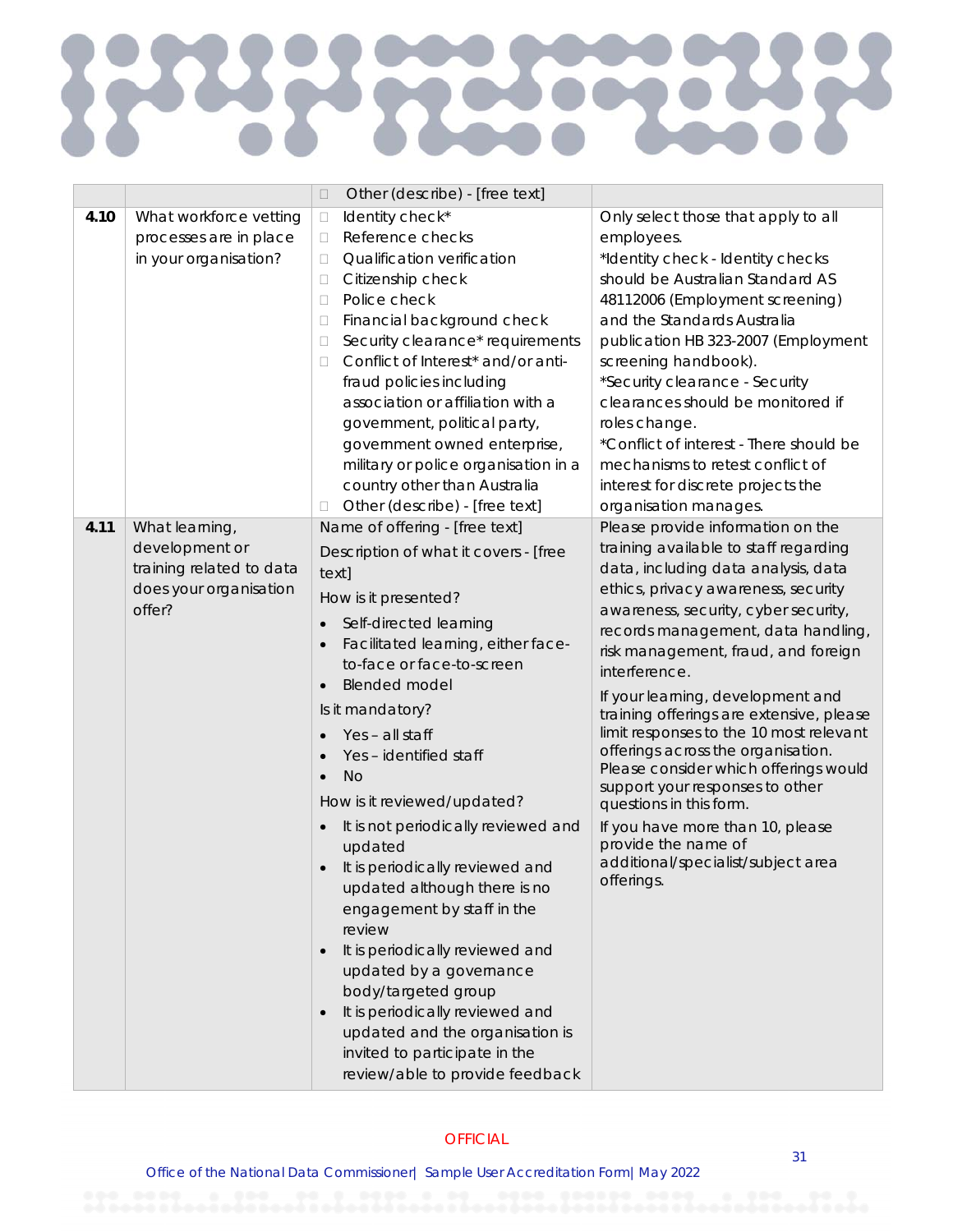## **RAPS** E  $\zeta$

|      |                                                                                                                                 | How do you assess the uptake of the<br>training?<br>There is no monitoring or<br>$\bullet$<br>enforcement of the activity<br>Completion is recorded<br>$\bullet$<br>Records of completion rates are<br>checked and incomplete<br>activities are followed up<br>Are staff required to undertake<br>regular refresher courses?<br>Yes<br><b>No</b>                                                                                                                                                                          |                                                                           |
|------|---------------------------------------------------------------------------------------------------------------------------------|---------------------------------------------------------------------------------------------------------------------------------------------------------------------------------------------------------------------------------------------------------------------------------------------------------------------------------------------------------------------------------------------------------------------------------------------------------------------------------------------------------------------------|---------------------------------------------------------------------------|
| 4.12 | Will your organisation<br>create new learning,<br>development or<br>training about the DATA<br>Scheme if you are<br>accredited? | Yes<br>$\bullet$<br><b>No</b>                                                                                                                                                                                                                                                                                                                                                                                                                                                                                             |                                                                           |
| 4.13 | Which off boarding or<br>termination processes<br>are in place in your<br>organisation?                                         | Removal of data permissions and<br>$\Box$<br>access<br>Controls to prevent the removal<br>$\Box$<br>of information from secure<br>systems<br>Decommissioning of email<br>$\Box$<br>addresses, remote access,<br>usernames and swipe cards<br>Collection of access cards and<br>П<br>remote access tokens if<br>applicable<br>Collection of organisation<br>$\Box$<br>managed devices<br>Process to ensure intellectual<br>$\Box$<br>property and paper files are<br>recovered<br>Other (describe) - [free text]<br>$\Box$ | This includes by transfer to a different<br>role within the organisation. |

#### **OFFICIAL**